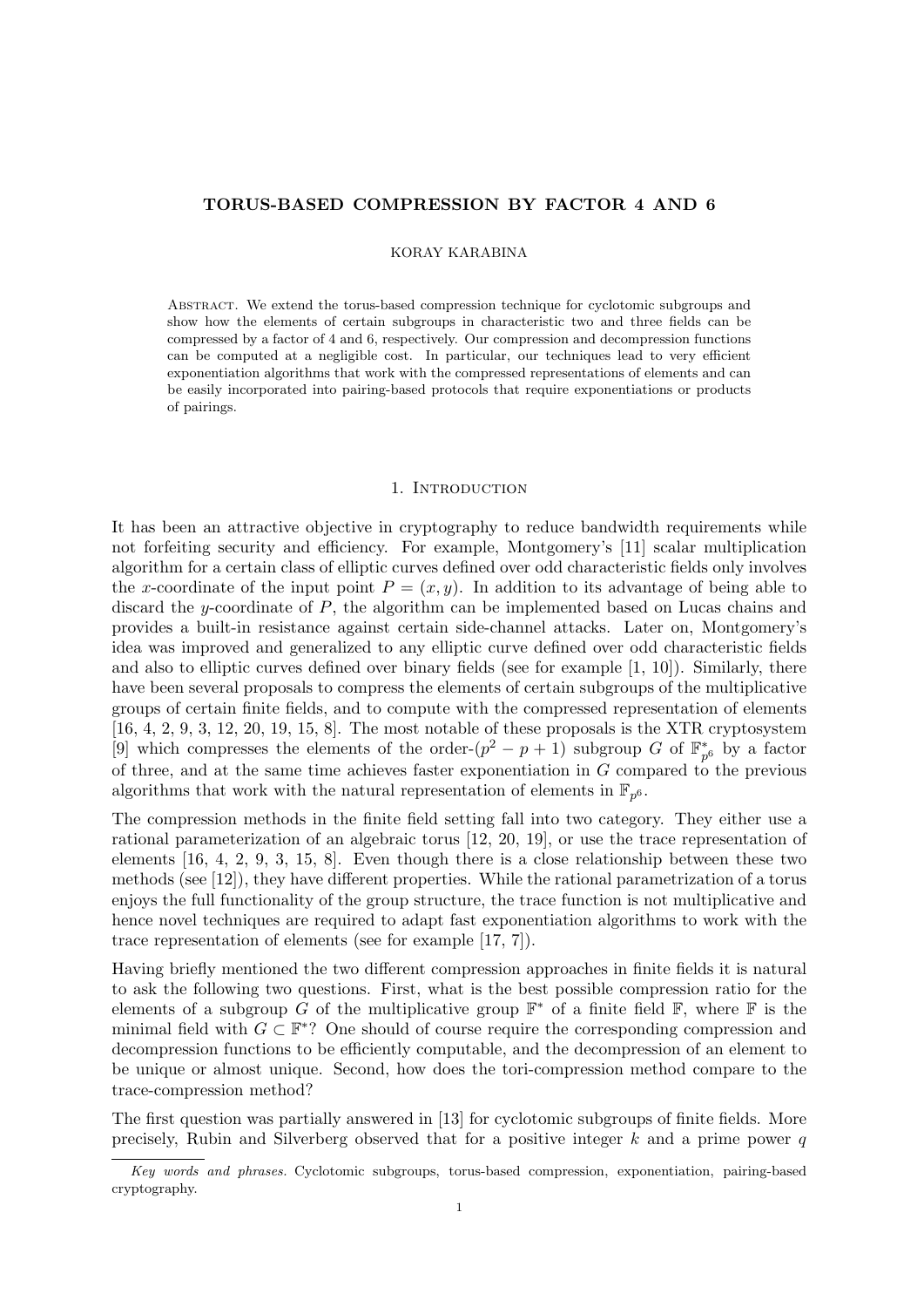there is an algebraic torus  $\mathbb{T}_{q,k}$ , a  $\varphi(k)$ -dimensional algebraic variety over  $\mathbb{F}_q$ , and its group  $\mathbb{T}_{q,k}(\mathbb{F}_q)$  of  $\mathbb{F}_q$ -rational points is isomorphic to the order- $\Phi_k(q)$  (cyclotomic) subgroup of  $\mathbb{F}_q^*$  $_q^*$  . Here,  $\Phi_k(q)$  is the kth-cyclotomic polynomial evaluated at q, and  $\varphi$  is Euler's totient function. Consequently, one would hope to use only  $\varphi(k)$   $\mathbb{F}_q$ -elements in order to (uniquely) represent elements of  $\mathbb{T}_{q,k}(\mathbb{F}_q)$ . For example, when  $k=4$  and  $k=6$ , the elements of the order- $(q^2+1)$ subgroup  $G_{q,4}$  of  $\mathbb{F}_{q^4}^*$  and the elements of the order- $(q^2-q+1)$  subgroup  $G_{q,6}$  of  $\mathbb{F}_{q^6}^*$  can efficiently be compressed and decompressed by a factor 2 and 3, respectively, attaining the best possible compression ratio  $k/\varphi(k)$  (see [12, 13]). Recently, it was shown in [15, 8] that it is possible to further compress (and decompress) the elements of certain proper subgroups  $G_\ell$  of  $G_{a,4}$  in characteristic-two fields, and  $G_{a,6}$  in characteristic-three fields by an additional factor 2, thereby obtaining compression factors 4 and 6, respectively. These seem to be the optimal compression factors as  $|G_\ell| = q \pm \sqrt{2q}+1$  and  $|G_\ell| = q \pm \sqrt{3q}+1$  in characteristic two and three, respectively, whereby  $|G_{\ell}| \approx q$ . In general, it would be desirable to compress the elements of any order- $\ell$  subgroup  $G_{\ell} \subsetneq G_{q,k} \subset \mathbb{F}^*_q$  $_{q^k}^*$  by a factor  $(k \log q) / \log \ell$  in any characteristic.

In this paper, we look for answers to these questions. Our arguments suggest that, the torus-compression techniques cannot, in general, be extended to achieve compression factor  $(k \log q)/\log \ell$  for proper subgroups  $G_{\ell}$  of  $G_{q,k}$ . At first glance our arguments might appear to contradict the aforementioned compression factors 4 and 6 achieved in the case of  $G_{q\pm\sqrt{2q}+1}\subsetneq G_{q,4}$  where q is a power of 2, and  $G_{q\pm\sqrt{3q}+1}\subsetneq G_{q,6}$  where q is a power of 3. However, we explain why this discrepancy occurs, and how it helps to work in characteristic two and three fields to compress the elements of certain subgroups  $G_\ell$  by a factor  $k \approx (k \log q)/\log \ell$ , when  $\ell \approx q$ . In particular, we present torus-based compression methods in characteristic two and three fields that achieve factor-4 and 6 compression, respectively. We should emphasize that previously the only method known to compress by a factor-4 and 6 was to use the trace representation of elements [15, 8]. Our new approach gives us the opportunity to compare the two compression methods and, in fact, has the advantage that computing the decompression functions is essentially free. This yields more efficient exponentiation algorithms compared to the trace-based exponentiation algorithms where decompression is quite costly.

The remainder of this paper is organized as follows. In Section 2, we recall some of the results in the literature and set the notation for the paper. In Section 3, we construct our argument to support the difficulty of obtaining the *optimal* compression factor  $k$  for the elements of  $G_\ell \subsetneq G_{q,k} \subset \mathbb{F}_{q^k}$ , where  $\ell \approx q$ . We analyze two particular cases in Sections 4 and 5 and show that, in contrast to our pessimistic arguments in Section 3, one can obtain factor-4 and factor-6 compression using torus-based techniques. In Sections 6 and 7 we describe several exponentiation algorithms based on our compression and decompression techniques. In Section 8 we give a comparison of exponentiation algorithms and conclude in Section 9.

## 2. A review of torus-based compression

Let q be a prime power and  $\mathbb{F}_q$  denote the finite field of order q. We denote the trace function  $\text{Tr}_{\mathbb{F}_{q^i}/\mathbb{F}_{q^j}}: \mathbb{F}_{q^i} \to \mathbb{F}_{q^j}$  by  $\text{Tr}_{q^i,q^j}$ .

Let  $\ell$  be a positive integer such that  $gcd(\ell, q) = 1$ , and let k be the smallest positive integer such that  $q^k \equiv 1 \pmod{\ell}$ . Then the order- $\ell$  group  $G_{\ell}$  is a subgroup of the cyclotomic subgroup  $G_{q,k} \subset \mathbb{F}_q^*$  $_{q^k}^*$ , where  $|G_{q,k}| = \Phi_k(q)$ .

Rubin and Silverberg proved that  $G_{q,k}$  is isomorphic to the  $\mathbb{F}_q$ -rational points of an algebraic torus  $\mathbb{T}_{q,k}$  of dimension  $\varphi(k)$  over  $\mathbb{F}_q$ . In particular, for  $k=2$  and  $k=6$  they presented explicit compression and decompression algorithms for the elements of  $\mathbb{T}_{q,k}(\mathbb{F}_q)$  achieving compression factors  $2/\varphi(2) = 2$  and  $3 = 6/\varphi(6)$ . The compression and decompression maps that correspond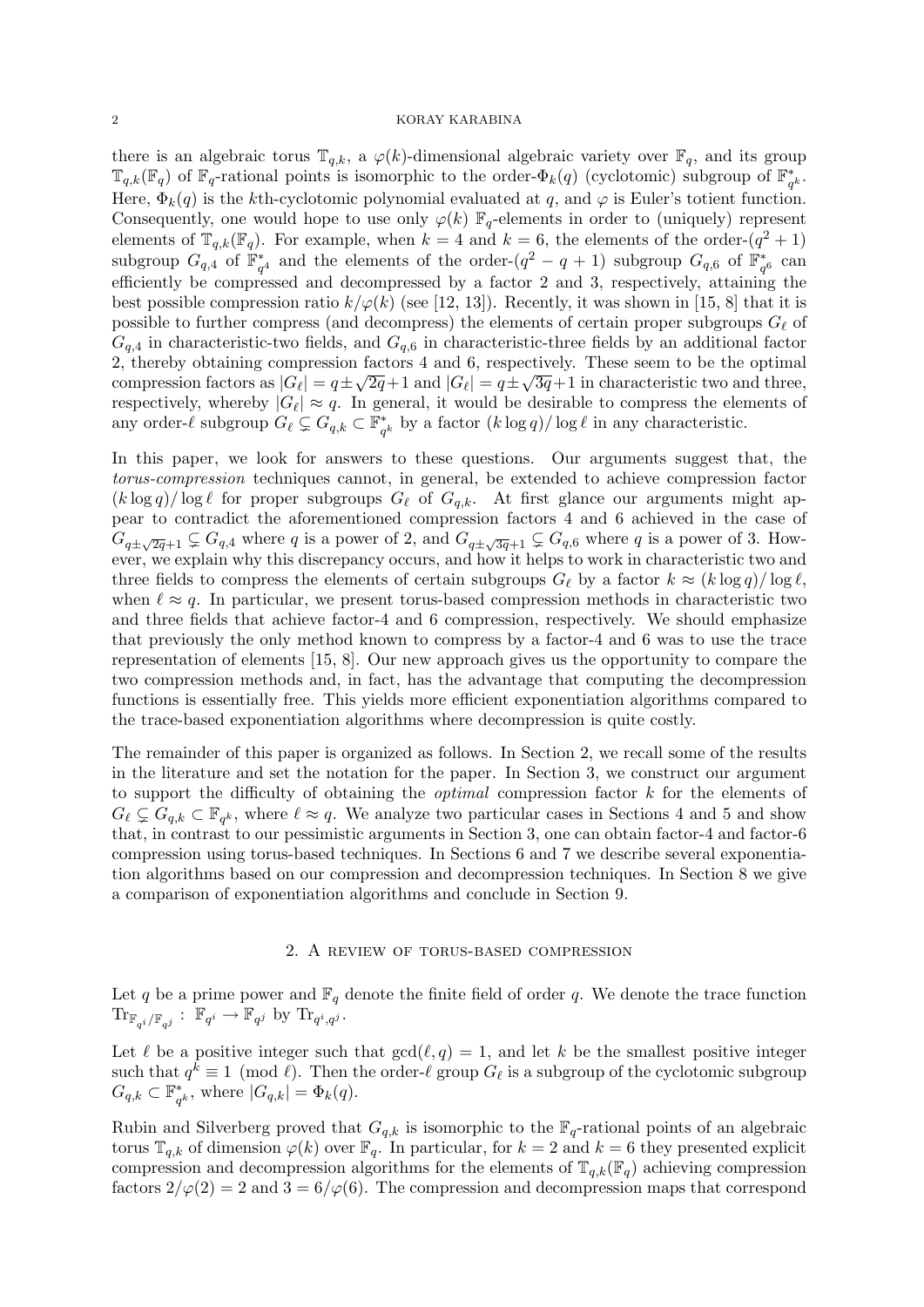to the case  $k = 2$  will be the building blocks in our arguments, so we explicitly state them here for future reference (see [12, 13] for more details).

Let  $\mathbb{F}_{q^2} = \mathbb{F}_q[\sigma]/(f(\sigma))$ . If q is even, we set  $f(\sigma) = \sigma^2 + \sigma + c$  with  $c \in \mathbb{F}_q$  and  $\text{Tr}_{q^2,2}(c) = 1$ . If q is odd, we set  $f(\sigma) = \sigma^2 - c$  where  $c \in \mathbb{F}_q$  is a quadratic non-residue. Then

(2.1) 
$$
\mathcal{C}: G_{q,2} \setminus \{\pm 1\} \to \mathbb{F}_q
$$

$$
g_0 + g_1 \sigma \mapsto \frac{g_0 + 1}{g_1},
$$

and

(2.2) 
$$
\mathcal{D}: \mathbb{F}_q \to G_{q,2} \qquad \qquad \left(\begin{array}{c} \frac{\alpha+\epsilon}{\alpha+1} \end{array}\right)
$$

$$
\alpha \mapsto \begin{cases} \frac{\alpha+\sigma}{\alpha+1+\sigma} & \text{if } q \text{ is even,} \\ \frac{\alpha+\sigma}{\alpha-\sigma} & \text{if } q \text{ is odd,} \end{cases}
$$

define the compression and the decompression maps, respectively [13]. After observing that

$$
G_{q,2} = \{g_0 + g_1 \sigma : g_0, g_1 \in \mathbb{F}_q \text{ and } (g_0 + g_1 \sigma)^{q+1} = 1\}
$$
  
= 
$$
\begin{cases} \{g_0 + g_1 \sigma : g_0, g_1 \in \mathbb{F}_q \text{ and } g_0^2 + cg_1^2 + g_0 g_1 = 1 & \text{if } q \text{ is even;}\\ \{g_0 + g_1 \sigma : g_0, g_1 \in \mathbb{F}_q \text{ and } g_0^2 - cg_1^2 = 1 & \text{if } q \text{ is odd,} \end{cases}
$$

one can check that  $\mathcal C$  and  $\mathcal D$  are inverses of each other when they are defined, and that

(2.3) 
$$
\mathcal{D}(\alpha)\mathcal{D}(\beta) = \mathcal{D}\left(\frac{\alpha\beta + c}{\alpha + \beta + 1}\right) \text{ if } q \text{ is even,}
$$

(2.4) 
$$
\mathcal{D}(\alpha)\mathcal{D}(\beta) = \mathcal{D}\left(\frac{\alpha\beta + c}{\alpha + \beta}\right) \text{ if } q \text{ is odd.}
$$

We note that formulas  $(2.3)$  and  $(2.4)$  can be used to perform multiplication and exponentiation in  $G_{q,2} \setminus \{\pm 1\}$  when working with the compressed representation of elements in  $\mathbb{F}_q$ .

# 3. On the (im)possibility of optimal compression

In Section 2 we saw that one can at best hope to compress the elements of  $G_{q,k} \subset \mathbb{F}_q^*$  $q^k$  by a factor  $k/\varphi(k)$  which seems to be the optimal compression factor as  $|G_{q,k}| \approx q^{\varphi(k)}$ . However, it is also known that for  $k = 4$  and  $k = 6$ , one can compress further by a factor of 2 and obtain compression factor  $2k/\varphi(k) = k$  for the elements of certain proper subgroups  $G_\ell$  of  $G_{q,k}$  [15, 8]. In particular, for  $k = 4$  we have  $q = 2^m$  and  $\ell = q \pm \sqrt{2q} + 1$ , and for  $k = 6$  we have  $q = 3^m$ and  $\ell = q \pm \sqrt{3q} + 1$ ; in both cases, m is odd. Note that, in both cases,  $G_{\ell} \approx q$  and so k is the optimal compression factor. In general, it would be desirable to compress the elements of any order- $\ell$  subgroup  $G_{\ell} \subsetneq G_{q,k} \subseteq \mathbb{F}_q^*$  $_{q^k}^*$  by an *optimal* factor  $(k \log q)/\log \ell$  in any characteristic.

We first recall some details on how to achieve compression factor  $k = 4$  in characteristic-two fields using the trace representation of elements, and explain why this compression technique does not seem to generalize to fields with characteristic different from two.

Let  $q = 2^m, t = \sqrt{2q}$  and  $\ell = q \pm t + 1$ , where m is odd. We note that  $\Phi_4(q) = q^2 + 1 =$  $(q+t-1)(q-t+1)$  and  $G_{\ell} \subset G_{q,4} \subset \mathbb{F}_{q^4}^*$  has embedding degree  $k=4$  with respect to q. In [8], it was shown that if  $g \in G_\ell$  then the minimal polynomial  $f_g$  of g over  $\mathbb{F}_q$  is

$$
f_g(x) = x^4 - \text{Tr}_{q^4,q}(g)x^3 + \text{Tr}_{q^4,q}(g)^t x^2 - \text{Tr}_{q^4,q}(g)x + 1.
$$

One readily deduces that g can be uniquely identified up to conjugation over  $\mathbb{F}_q$  from  $\text{Tr}_{q^4,q}(g)$ , thereby achieving factor-4 compression. A natural extension is to try to represent the elements of  $G_\ell$  with embedding degree 4 using their traces over  $\mathbb{F}_q$ , where q is not even. We fix parameters  $(q, \ell)$  such that q is a prime power,  $gcd(q, \ell) = 1, q^2 + 1 \equiv 0 \pmod{\ell}$ , and  $q^i \not\equiv 1 \pmod{\ell}$  for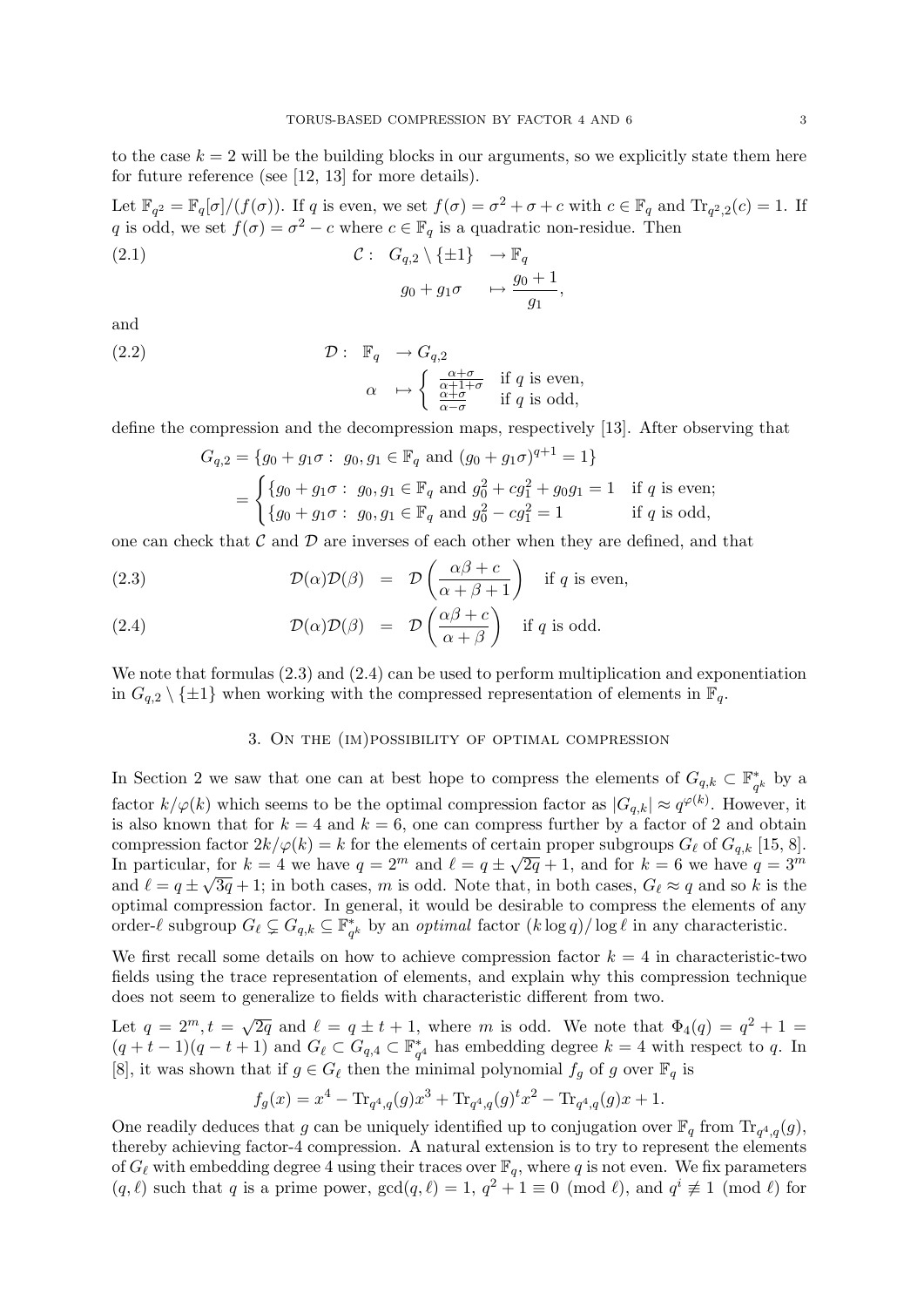$1 \leq i < 4$ . It is shown in [8] that the minimal polynomial  $f_g$  of  $g \in G_\ell$  over  $\mathbb{F}_q$  can be computed as

$$
f_g(x) = x^4 - \text{Tr}_{q^4,q}(g)x^3 + (\text{Tr}_{q^4,q}(g^{q+1}) + 2)x^2 - \text{Tr}_{q^4,q}(g)x + 1.
$$

Therefore, two  $\mathbb{F}_q$ -elements (as opposed to only one) are generally required to identify g uniquely up to its conjugates over  $\mathbb{F}_q$ , unless one of  $\text{Tr}_{q^4,q}(g)$  or  $\text{Tr}_{q^4,q}(g^{q+1})$  can be obtained from the other. In fact, one can find parameters  $(q, \ell)$ , and elements  $g_1, g_2 \in G_{\ell} \subsetneq G_{q,4}$  such that  $g_1$  and  $g_2$  are not conjugates over  $\mathbb{F}_q$  but  $\text{Tr}_{q^4,q}(g_1) = \text{Tr}_{q^4,q}(g_2)$ .

Next, we provide some evidence that, in general, compressing the elements of  $G_\ell \subsetneq G_{q,k} \subseteq \mathbb{F}_q^*$  $q^k$ by an optimal factor  $(k \log q)/\log \ell$  might not be possible using *tori-like* techniques. Again, we consider the case  $k = 4$  and  $\ell \approx q$ . Note that  $(k \log q)/\log \ell \approx 4$ . Let  $\mathbb{F}_{q^2} = \mathbb{F}_q[w]/(g(w))$  and  $\mathbb{F}_{q^4} = \mathbb{F}_{q^2}[\sigma]/(f(\sigma))$  for some suitable f and g. Let  $g = g_0 + g_1 \sigma \in G_{\ell}$  and recall from Section 2 that if  $g \neq \pm 1$  then it can be uniquely identified with an element  $\alpha \in \mathbb{F}_{q^2}$  if  $f(\sigma)$  is of the form  $\sigma^2 - c$  or  $\sigma^2 + \sigma + c$ ; see (2.1) and (2.2). More precisely, if  $g = g_0 + g_1 \sigma$  then  $\alpha = (g_0 + 1)/g_1$  and  $g = \mathcal{D}(\alpha)$ , where  $\mathcal{D}(\alpha) = (\alpha + \sigma)/(\alpha - \sigma)$  if q is even, and  $\mathcal{D}(\alpha) = (\alpha + \sigma)/(\alpha + 1 + \sigma)$  if q is odd. Let  $\alpha = a + bw$  for some  $a, b \in \mathbb{F}_q$ . Note that the compression of g into  $(a, b)$  does not utilize the fact that g lies in a proper subgroup  $G_\ell$  of  $G_{q,4}$ . Therefore, one might try to compress g further into b (or a), by using the relation  $g^{\ell} = 1$  to obtain an expression for one of a and b in terms of the other. For example, the most naive way would be to use the relation  $g^{\ell} = 1$  and obtain a polynomial  $P(x, y) \in \mathbb{F}_q[x, y]$  such that  $P(a, b) = 0$ . Then we would hope to find a among the roots of  $P(x, b) = 0$ . Since we also want the corresponding decompression function to be efficiently computable and almost one-to-one we might ask the following question.

Question: What is the minimum expected degree and sparsity of a polynomial  $P(x, y) \in$  $\overline{\mathbb{F}}_q[x, y]$  such that (i) for (almost) all  $b \in \mathbb{F}_q$  there exists an (almost) unique solution  $a \in \mathbb{F}_q$  to  $P(x, b) = 0$ ; and (ii) for  $\alpha = a + bw$  we have  $\mathcal{D}(\alpha) \in G_{\ell}$ .

**Remark 3.1.** Given  $\binom{n+m}{n}$  $\binom{m}{n}$  pairs  $(X_i, z_i) \in \mathbb{F}_q^m \times \mathbb{F}_q$ , an *n*th degree polynomial P in *m* variables can be constructed such that  $P(X_i) = z_i$ . Note that  $\binom{n+m}{n}$  $\binom{+m}{n}$  is the number of ways of choosing n elements from a set of  $m+1$  elements with repetitions allowed, which is therefore the maximum number of monomials in P. Hence, when  $m = 2$  we would expect  $\deg(P(x, y)) \leq \sqrt{\ell} \approx \sqrt{q}$ . We would even expect, in general, that  $\deg(P(x, y)) \approx \sqrt{q}$  unless the relation  $g^{\ell} = 1$  can be manipulated towards obtaining a polynomial  $P(x, y)$  of a rather special form. This shows that tori-like techniques described above will likely fail to produce efficient compression and decompression functions.

4. Factor-4 compression in characteristic two

Let  $q = 2^m$ , m odd,  $t = \sqrt{2q}$ ,  $\ell = q + 1 - t$  and  $\overline{\ell} = q + 1 + t$ . Then

$$
q4 - 1 = (q2 - 1)(q2 + 1)
$$
  
= (q<sup>2</sup> - 1)(q + 1 - t)(q + 1 + t).

Let  $G_\ell \subset G_{q,4} \subset \mathbb{F}_{q^4}^*$  and  $G_{\bar{\ell}} \subset G_{q,4} \subset \mathbb{F}_{q^4}^*$  be subgroups such that  $|G_{q,4}| = q^2 + 1$ ,  $|G_\ell| = \ell$  and  $|G_{\bar{\ell}}| = \bar{\ell}$ . In this section, we set  $\mathbb{F}_{q^2} = \mathbb{F}_q[w]/(w^2 + w + c_0)$  and  $\mathbb{F}_{q^4} = \mathbb{F}_{q^2}[\sigma]/(\sigma^2 + \sigma + c_1)$ . We must have  $\text{Tr}_{q,2}(c_0) = \text{Tr}_{q^2,2}(c_1) = 1.$ 

**Lemma 4.1.** Let  $\mathbb{F}_{q^2} = \mathbb{F}_q[w]/(w^2 + w + c_0)$  and  $\mathbb{F}_{q^4} = \mathbb{F}_{q^2}[\sigma]/(\sigma^2 + \sigma + c_1)$  with  $\text{Tr}_{q,2}(c_0) =$  $\text{Tr}_{q^2,2}(c_1) = 1$ . Then

(4.1) 
$$
\sigma^q + \sigma = \sum_{i=0}^{m-1} c_1^{2^i} = u_0 + u_1 w,
$$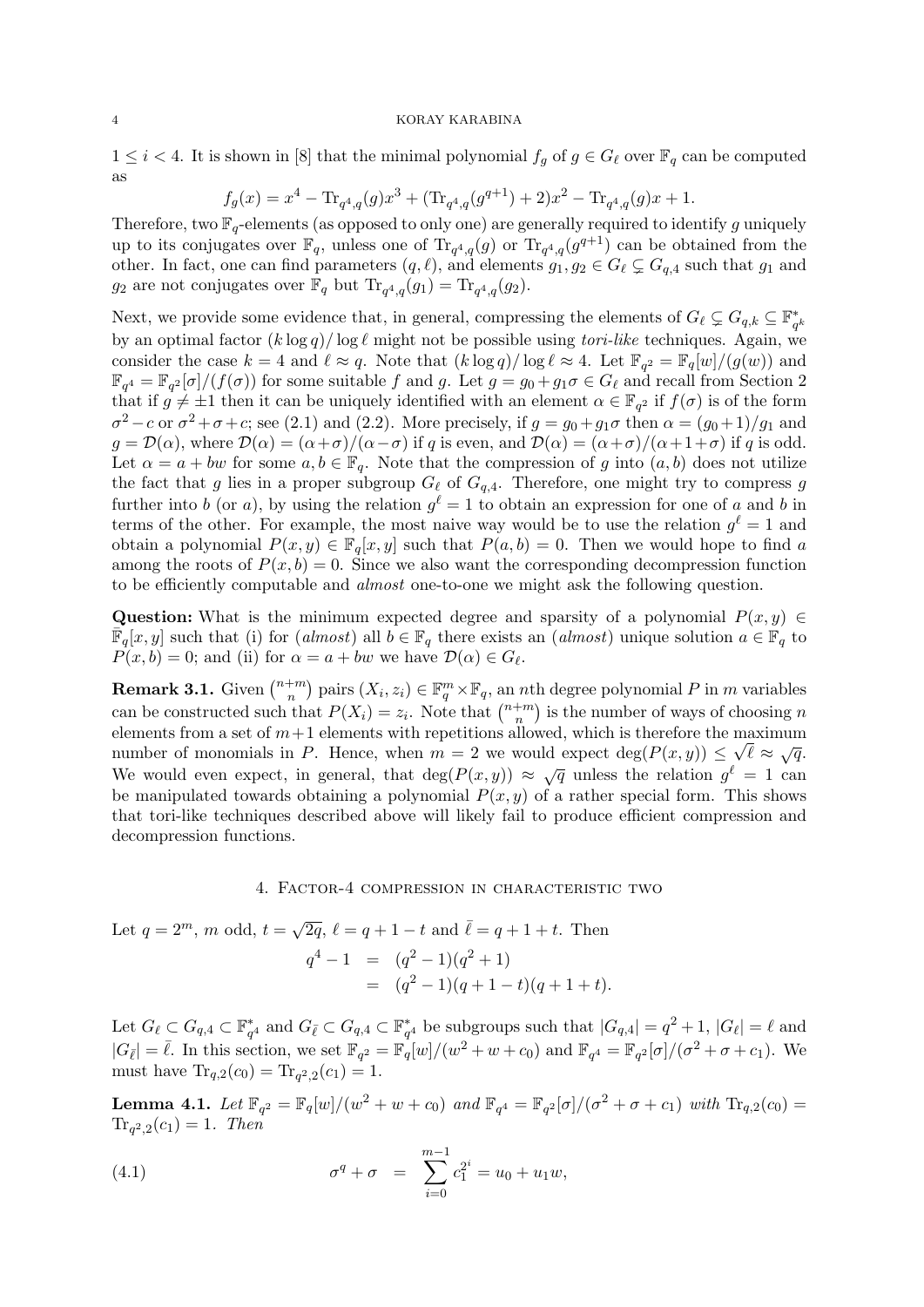(4.2) 
$$
\sigma^t + \sigma = \sum_{i=0}^{(m-1)/2} c_1^{2^i} = u_2 + u_3 w,
$$

(4.3) 
$$
w^q + w = 1,
$$

(4.4) 
$$
w^{t} + w = \sum_{i=0}^{(m-1)/2} c_0^{2^{i}} = u_4,
$$

for some  $u_i \in \mathbb{F}_q$ . In particular,  $u_1 = 1$ .

*Proof.* The equalities can be proven by repeatedly squaring the equations  $\sigma^2 + \sigma = c_1$  and  $w^2 + w = c_0$ . We have  $u_1 = 1$  since

$$
1 = \text{Tr}_{q^2,2}(c_1) = (\sigma + \sigma^q) + (\sigma + \sigma^q)^q = u_1(w + w^q) = u_1.
$$

We furthermore assume throughout this section that  $\sigma^2 + \sigma = c_1 = u_5 + u_6 w$ , where  $u_5, u_6 \in \mathbb{F}_q$ .

Let  $g = g_0 + g_1 \sigma \in G_{q,4}$ . We already know from Section 2 that if  $g \neq 1$  then g can be compressed to an element  $\alpha = (g_0 + 1)/g_1 \in \mathbb{F}_{q^2}$ , and that a compressed element  $\alpha \in \mathbb{F}_{q^2}$  can be decompressed to obtain  $g = (\alpha + \sigma)/(\alpha + 1 + \sigma) \in G_{q,4} \setminus \{1\}$ . Our objective is to show that  $g \in \{G_\ell, G_{\overline{\ell}}\} \setminus \{1\}$  can further be compressed to  $b \in \mathbb{F}_q$ , and that a compressed  $b \in \mathbb{F}_q$  can be decompressed to obtain  $g \in \{G_{\ell}, G_{\bar{\ell}}\} \setminus \{1\}$ . The following theorem plays a key role.

**Theorem 4.2.** Let  $g = (\alpha + \sigma)/(\alpha + 1 + \sigma) \in G_{q,4} \setminus \{1\}$  where  $\alpha = a + bw \in \mathbb{F}_{q^2}$  for some  $a, b \in \mathbb{F}_q$ . If  $g \in G_\ell$  then a is a root of the polynomial

$$
P_1(x,b) = x^t + x + b^{t+1} + (u_0 + u_4)b^t + (u_0 + u_3 + 1)b + (u_0u_3 + u_2 + u_6),
$$

where the  $u_i$ 's are as specified in Lemma 4.1. If  $g \in G_{\bar{\ell}}$  then a is a root of the polynomial

 $P_1(x,b) = x^t + x + b^{t+1} + (u_0 + u_4)b^t + (u_0 + u_3 + 1)b + (u_0u_3 + u_2 + u_6 + 1).$ 

*Proof.* Let  $g = (\alpha + \sigma)/(\alpha + 1 + \sigma) \in G_\ell \setminus \{1\}$ . After expanding and simplifying  $g^{q+1-t} = 1$ , we find that  $\alpha + \sigma$  is a root of

$$
P(x) = x^{q+t} + x^{q+1} + x^{t+1} + x^t.
$$

Now, writing  $\alpha = a + bw$  for some  $a, b \in \mathbb{F}_q$  and simplifying  $P(\alpha + \sigma) = 0$  gives us

$$
P(\alpha) = a^{2} + ab + (\sigma^{q} + \sigma)a + (w^{2} + w)b^{2} + ba^{t} + w^{t}b^{t+1}
$$
  
+
$$
+ (w(\sigma^{q} + \sigma) + \sigma^{t} + \sigma)b + (\sigma^{q} + \sigma + 1)a^{t}
$$
  
+
$$
+ (w^{t}(\sigma^{q} + \sigma + 1))b^{t} + (\sigma^{q}(\sigma^{t} + \sigma) + \sigma^{t}(\sigma + 1))
$$
  
= 
$$
a^{2} + ab + (u_{0} + w)a + c_{0}b^{2} + ba^{t} + (u_{4} + w)b^{t+1}
$$
  
+
$$
+ ((u_{0} + u_{3} + 1)w + (c_{0} + u_{2}))b + (u_{0} + 1 + w)a^{t}
$$
  
+
$$
+ ((u_{0} + u_{4})w + (c_{0} + u_{0}u_{4} + u_{4}))b^{t} + (u_{0}u_{3} + u_{2} + u_{6})w
$$
  
+
$$
+ (c_{0}u_{3} + u_{0}u_{2} + u_{2} + u_{5})
$$
  
= 
$$
P_{0}(a, b) + P_{1}(a, b)w = 0,
$$

where

$$
P_0(a, b) = a^t b + (u_0 + 1)a^t + a^2 + ab + u_0a + u_4b^{t+1}
$$
  
+
$$
(c_0 + u_0u_4 + u_4)b^t + c_0b^2 + (c_0 + u_2)b
$$
  
+
$$
(c_0u_3 + u_0u_2 + u_2 + u_5),
$$
  

$$
P_1(a, b) = a^t + a + b^{t+1} + (u_0 + u_4)b^t + (u_0 + u_3 + 1)b
$$
  
+
$$
(u_0u_3 + u_2 + u_6).
$$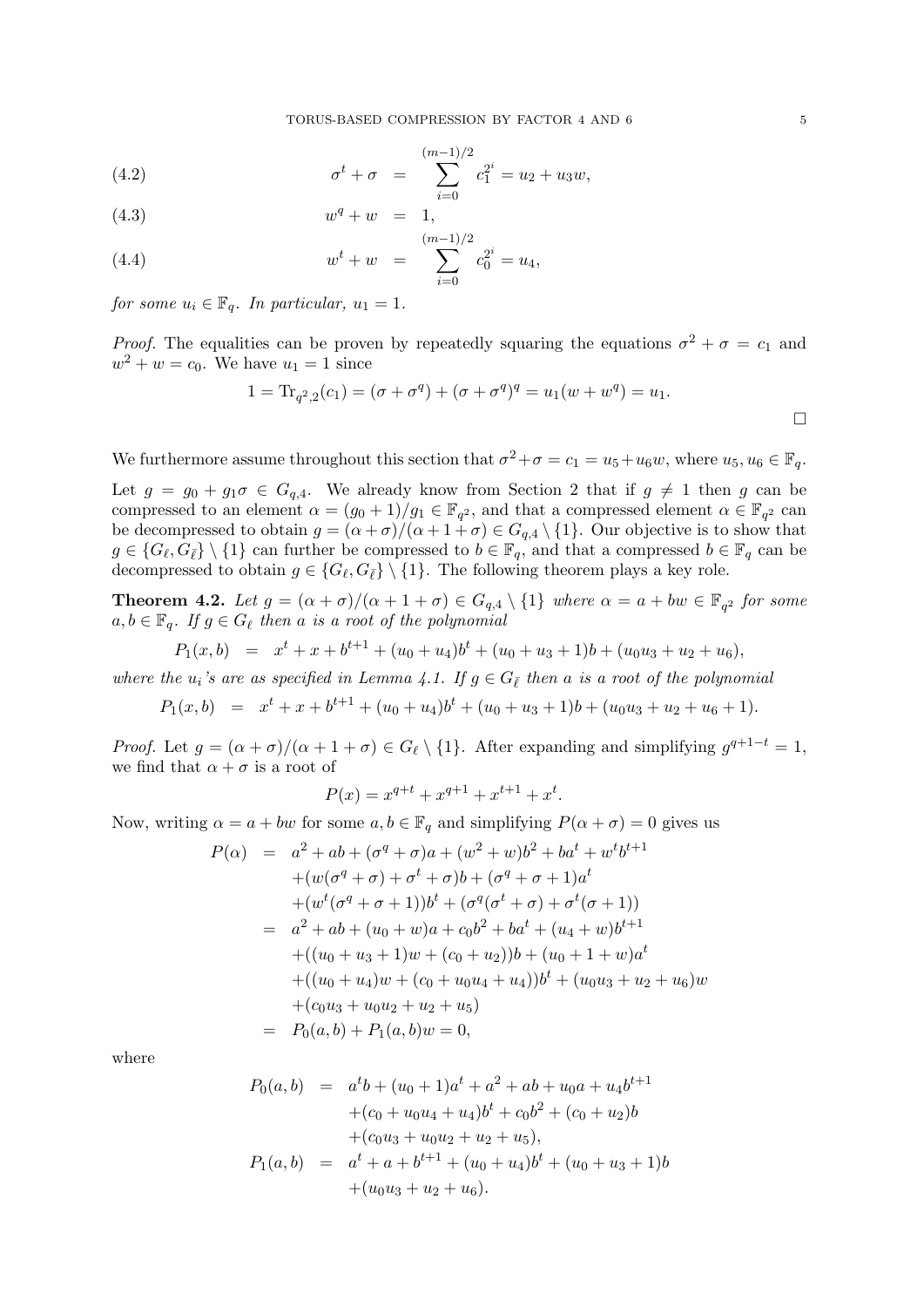Hence, if  $g = \frac{\alpha + \sigma}{\alpha + 1 + \sigma}$  $\frac{\alpha+\sigma}{\alpha+1+\sigma} \in G_\ell$  for some  $\alpha = a + bw \in \mathbb{F}_{q^2}$  with  $a, b \in \mathbb{F}_q$ , we must have  $P_0(a, b) =$  $P_1(a, b) = 0$ . In particular, a must be a root of the polynomial

$$
P_1(x) = P_1(x, b) = x^t + x + b^{t+1} + (u_0 + u_4)b^t + (u_0 + u_3 + 1)b + (u_0u_3 + u_2 + u_6).
$$

The case when  $g \in G_{\bar{\ell}} \setminus \{1\}$  can be proved similarly.

**Lemma 4.3.** Let  $P_1(x) = x^t + x + u \in \mathbb{F}_q[x]$ . Then  $P_1(x) = 0$  has a solution in  $\mathbb{F}_q$  if and only if  $\text{Tr}_{q,2}(u) = 0$ . If  $\text{Tr}_{q,2}(u) = 0$  then  $P_1(x) = 0$  has exactly two solutions  $a_0, a_1$  in  $\mathbb{F}_q$ , and  $a_1 = a_0 + 1.$ 

*Proof.* We first prove that  $P_1(x) = 0$  has a solution in  $\mathbb{F}_q$  if and only if  $\text{Tr}_{q,2}(u) = 0$ . Suppose that  $P_1(x) = x^t + x + u = 0$  has a solution, say  $a \in \mathbb{F}_q$ . Then

(4.5) 
$$
\text{Tr}_{q,2}(u) = \text{Tr}_{q,2}(a^t + a) = \text{Tr}_{q,2}(a)^t + \text{Tr}_{q,2}(a) = 0.
$$

Now, define a *half-trace* function  $H: \mathbb{F}_q \to \mathbb{F}_q$  as follows<sup>1</sup>

(4.6) 
$$
H(u) = \sum_{i=0}^{(m-1)/2} u^{2^i}.
$$

Then  $H(u)^t + H(u) = u + Tr_{q,2}(u)$ , and so  $H(u) \in \mathbb{F}_q$  is a solution to  $P_1(x) = 0$  when  $Tr_{a,2}(u) = 0.$ 

Next we prove that if  $\text{Tr}_{q,2}(u) = 0$  then  $P_1(x) = 0$  has exactly two solutions, namely  $H(u)$  and  $H(u) + 1$ . We first consider the case  $m = 4i + 3$ . Note that  $q = 2^m$  and  $t = \sqrt{2q} = 2^{2i+2}$ . Let us fix a normal basis to represent  $\mathbb{F}_q$  as an m-dimensional vector space over  $\mathbb{F}_2$ . In this representation, we may set

$$
x = (x_0, x_1, \ldots, x_{2i}, x_{2i+1}, x_{2i+2}, x_{2i+3}, \ldots, x_{4i+1}, x_{4i+2}),
$$
  
\n
$$
x^t = (x_{2i+1}, x_{2i+2}, \ldots, x_{4i+1}, x_{4i+2}, x_0, x_1, \ldots, x_{2i-1}, x_{2i}),
$$
  
\n
$$
u = (u_0, u_1, \ldots, u_{2i}, u_{2i+1}, u_{2i+2}, u_{2i+3}, \ldots, u_{4i+1}, u_{4i+2}).
$$

Then  $P_1(x) = 0$  has a solution if and only if the linear system of equations determined by

$$
(4.7) \t\t x_j + x_{2i+2+j} = u_{2i+2+j}, \ 0 \le j \le 2i,
$$

(4.8) 
$$
x_{2i+1+j} + x_j = u_j, \ 1 \le j \le 2i+1,
$$

$$
(4.9) \t\t\t x_{2i+2} + x_0 = u_0
$$

has a solution  $X = (x_0, x_1, \ldots, x_{4i+2}) \in \mathbb{F}_2^m$ . We can see from  $(4.7)$  and  $(4.8)$  that a choice of  $x_0 \in \{0,1\}$  fixes  $x_j$  for all  $1 \leq j \leq 4i+2$ , and hence fixes two vectors  $X_0$  and  $X_1$  in  $\mathbb{F}_2^m$ . Now, it follows from (4.9) that  $P_1(x) = 0$  has a solution if and only if  $x_0 + x_{2i+1} = u_0$ . Therefore,  $P_1(x) = 0$  has at most two solutions in  $\mathbb{F}_q$ . In particular, when  $P_1(x) = 0$  has a solution  $a_0$ then there are exactly two solutions and the other solution is  $a_1 = a_0 + 1$  since

$$
P_1(a_0 + 1) = (a_0 + 1)t + (a_0 + 1) + u = a_0t + a_0 + u = 0.
$$

The case  $m = 4i + 1$  can be similarly proven.

Now, we are ready to describe our compression/decompression maps that achieve factor-  $(4 \log q/(1 + \log q))$  compression.

**Theorem 4.4.** For some fixed representation of  $\mathbb{F}_q$  as an m-dimensional vector space over  $\mathbb{F}_2$ , let j be a coordinate position such that the vector representations of  $\beta$  and  $\beta + 1$  differ in the jth coordinate position for all  $\beta \in \mathbb{F}_q$ . Let  $G \in \{G_\ell, G_{\bar{\ell}}\}$ . Define a compression map

(4.10) 
$$
\mathcal{C}: G \setminus \{1\} \rightarrow \{0,1\} \times \mathbb{F}_q
$$

$$
g \mapsto (i, b),
$$

<sup>&</sup>lt;sup>1</sup>The definition is similar to the one in [6, Section 3.6.2]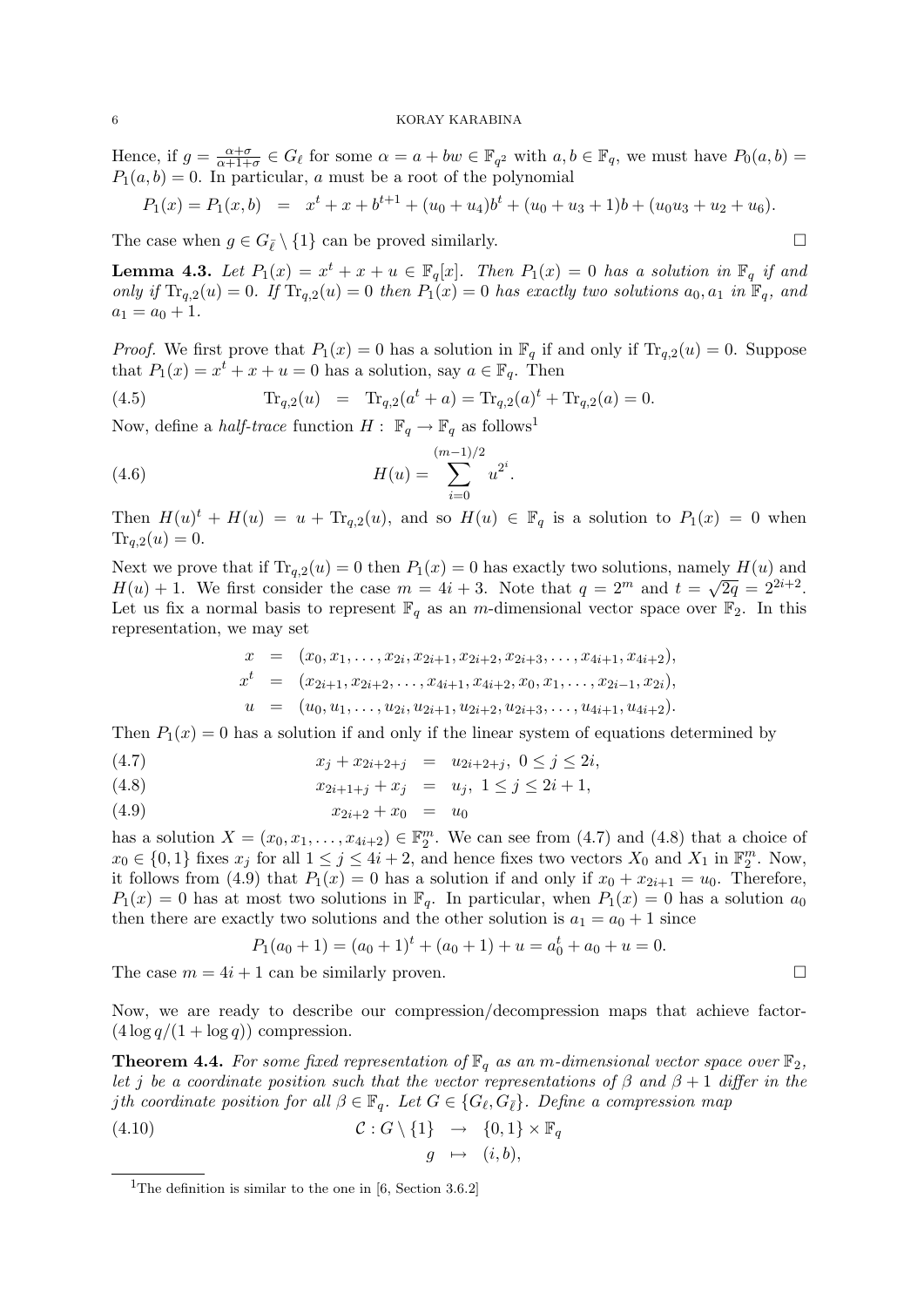where  $g = g_0 + g_1\sigma$ ,  $(g_0 + 1)/g_1 = a + bw$ , and i is the jth bit in the vector representation of a. And define a decompression map

(4.11) 
$$
\mathcal{D}: \{0,1\} \times \mathbb{F}_q \rightarrow G \setminus \{1\} (i,b) \mapsto (\alpha + \sigma)/(\alpha + 1 + \sigma),
$$

where  $\alpha = a + bw$ , and a is one of the two roots of  $P_1(x, b)$  (see Theorem 4.2) whose jth bit when represented as a vector over  $\mathbb{F}_2$  is equal to i. Then C and D are inverses of each other when they are defined. Moreover, if  $\mathcal{D}(0, b) \in G$  then  $\mathcal{D}(1, b) \in G$  and  $\mathcal{D}(0, b)\mathcal{D}(1, b) = 1$ .

*Proof.* It follows from Theorem 4.2 and Lemma 4.3 that  $\mathcal C$  and  $\mathcal D$  are inverses of each other when they are defined. Now, by Lemma 4.3,  $P_1(x, b)$  has exactly 2 solutions  $a_0$  and  $a_1$  in  $\mathbb{F}_q$ , and  $a_1 = a_0 + 1$ . Note that since  $g = \frac{\alpha + \sigma}{\alpha + 1 + \sigma}$  $\frac{\alpha+\sigma}{\alpha+1+\sigma} \in G$  with  $\alpha = a + bw$  corresponding to  $(a_0, b)$ , the element  $h = \frac{\alpha + 1 + \sigma}{\alpha + \sigma}$  $\frac{+1+\sigma}{\alpha+\sigma}$  corresponds to  $(a_1, b)$  and is in fact the multiplicative inverse of g. It follows that  $\mathcal{D}(0,b)\mathcal{D}(1,b) = 1.$ 

**Remark 4.5.** The polynomials  $P_0(x, y)$  and  $P_1(x, y)$  are both of degree  $(t + 1) \approx \sqrt{q}$  which is in accordance with Remark 3.1. However,  $P_1(x, b)$  is very sparse and moreover it is easy to find a root  $a \in \mathbb{F}_q$ , in contrast to what one would expect in general for high-degree polynomials.

# 5. Factor-6 compression in characteristic three

Let  $q = 3^m$ ,  $m \equiv 5 \pmod{12}$ ,  $t = \sqrt{3q}$  and  $\ell = q + 1 - t$ . Then

$$
q^{6}-1 = (q^{3}-1)(q^{3}+1)
$$
  
=  $(q^{3}-1)(q+1)(q^{2}-q+1)$   
=  $(q^{3}-1)(q+1)(q+1-t)(q+1+t)$ .

Let  $G_{\ell} \subset G_{q,6} \subset \mathbb{F}_{q^6}^*$  be subgroups such that  $|G_{q,6}| = q^2 - q + 1$  and  $|G_{\ell}| = \ell$ . Since  $f(w) =$  $w^3 - w - 1$  has splitting field  $\mathbb{F}_{3^3}$  and  $gcd(3, m) = 1$ , f is irreducible over  $\mathbb{F}_q$  and we set  $\mathbb{F}_{q^3} = \mathbb{F}_q[w]/(w^3 - w - 1)$ . We also let  $c_0 \in \mathbb{F}_{q^3}$  be a quadratic non-residue and set  $\mathbb{F}_{q^6}$  $\mathbb{F}_{q^3}[\sigma]/(\sigma^2-c_0).$ 

**Lemma 5.1.** Let  $\mathbb{F}_{q^3} = \mathbb{F}_q[w]/(w^3 - w - 1)$  and  $\mathbb{F}_{q^6} = \mathbb{F}_{q^3}[\sigma]/(\sigma^2 - c_0)$  where  $c_0 \in \mathbb{F}_{q^3}$  is a quadratic non-residue. Then

$$
\sigma^t = c_1 \sigma,
$$
  
\n
$$
\sigma^q = c_2 \sigma,
$$
  
\n
$$
\sigma^{q^2} = c_3 \sigma,
$$
  
\n
$$
w^t = w,
$$
  
\n
$$
w^{2t} = w^2,
$$
  
\n
$$
w^q = w + 2,
$$
  
\n
$$
w^{2q} = w + 1,
$$
  
\n
$$
w^{q^2} = w + 1,
$$

for some  $c_1, c_2, c_3 \in \mathbb{F}_{q^3}$ .

*Proof.* The equalities can be proven by using the defining equations of  $\sigma$  and w, and noting that  $w^{3^{2k}} = w + 2k$  and  $w^{3^{2k+1}} = w + 1 + 2k$ .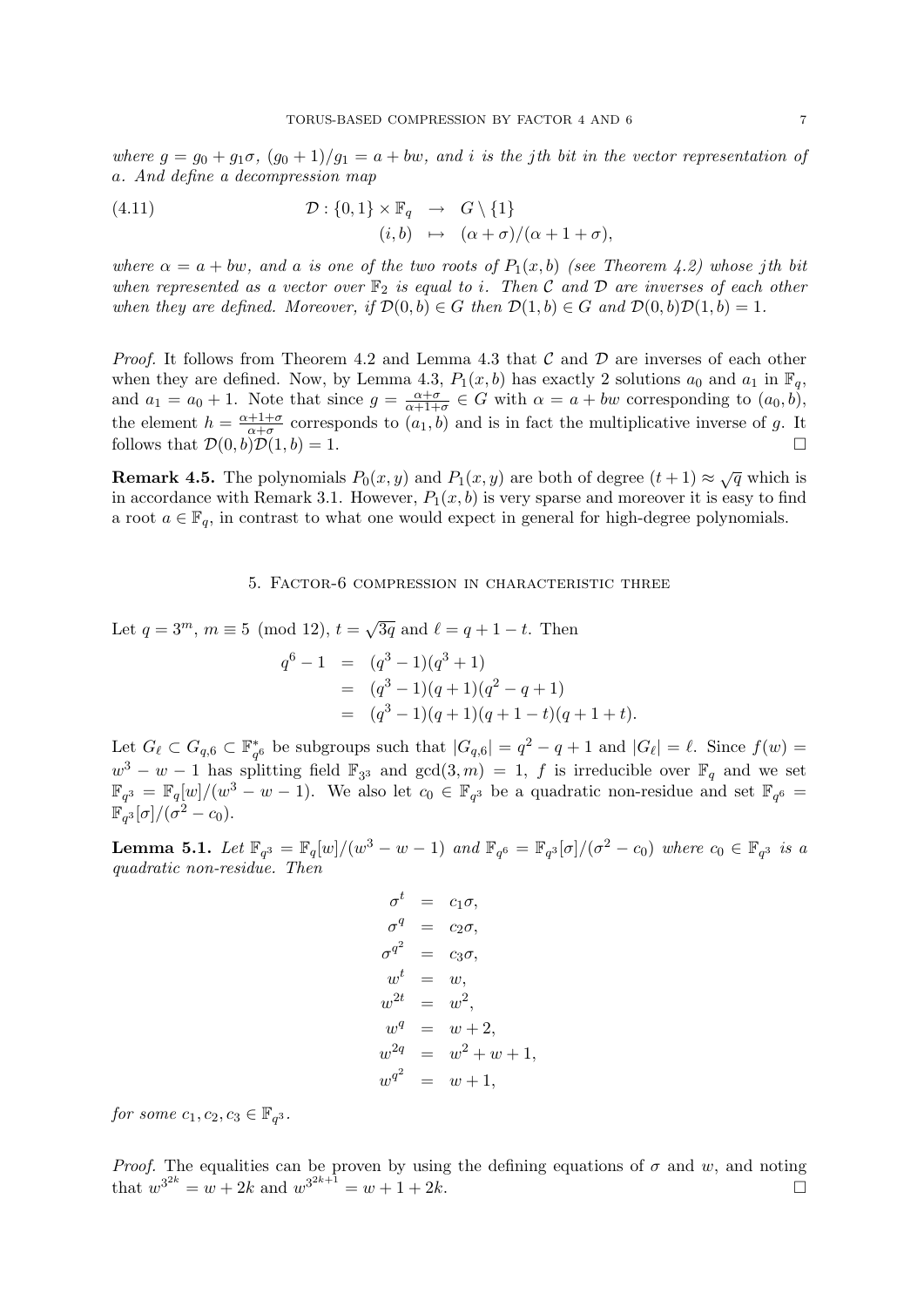We furthermore assume throughout this section that  $c_i = u_{3i} + u_{3i+1}w + u_{3i+2}w^2$  for  $i = 0, 1, 2, 3$ , where  $u_j \in \mathbb{F}_q$ .

Let  $g = g_0 + g_1 \sigma \in G_{q,6}$ . We already know from Section 2 that if  $g \neq \pm 1$  then g can be compressed to an element  $\alpha = (g_0 + 1)/g_1 \in \mathbb{F}_{q^3}$ , and that a compressed  $\alpha \in \mathbb{F}_{q^3}$  can be decompressed to obtain  $g = (\alpha + \sigma)/(\alpha - \sigma) \in G_{q,6} \setminus \{\pm 1\}$ . Our objective is to show that  $g \in G_{\ell}$  can be compressed to  $c \in \mathbb{F}_q$ , and that a compressed  $c \in \mathbb{F}_q$  can be decompressed to obtain  $g \in G_{\ell} \setminus \{\pm 1\}$ . The following theorem plays a key role.

**Theorem 5.2.** Let  $g = (\alpha + \sigma)/(\alpha - \sigma) \in G_{\ell} \setminus \{\pm 1\}$  where  $\alpha = a + bw + cw^2$  for some  $a, b, c \in \mathbb{F}_q$ . Then  $(x_1, x_2, x_3, x_4, x_5, x_6) = (a, a^t, b, b^t, c, c^t)$  is a root of each  $f_i$  and  $g_i$  for  $i = 0, 1, 2$ , where

$$
f_0 = u_0 u_3 u_6 + u_0 u_4 u_8 + u_0 u_5 u_7 + u_1 u_3 u_8 + u_1 u_4 u_7 + u_1 u_5 u_6
$$
  
+u\_1 u\_5 u\_8 + u\_2 u\_3 u\_7 + u\_2 u\_4 u\_6 + u\_2 u\_4 u\_8 + u\_2 u\_5 u\_7 + u\_2 u\_5 u\_8  
+u\_3 x\_1^2 + (u\_4 + 2 u\_5) x\_3^2 + (u\_3 + 2 u\_4 + 2 u\_5) x\_5^2 + (2 u\_6 + 2) x\_1 x\_2  
+ (2 u\_7 + 2 u\_8 + 2) x\_5 x\_6 + (2 u\_6 + 2 u\_8 + 2) x\_3 x\_6 + (2 u\_8 + 1) x\_2 x\_3  
+ (2 u\_7 + 2) x\_2 x\_5 + (2 u\_6 + 2 u\_8 + 2) x\_4 x\_5 + (2 u\_3 + 2 u\_5) x\_1 x\_3  
+ (u\_3 + 2 u\_4 + u\_5) x\_1 x\_5 + 2 u\_3 x\_3 x\_5 + 2 u\_7 x\_3 x\_4 + 2 u\_7 x\_1 x\_6  
+ 2 u\_8 x\_1 x\_4,

$$
f_1 = u_0 u_3 u_7 + u_0 u_4 u_6 + u_0 u_4 u_8 + u_0 u_5 u_7 + u_0 u_5 u_8 + u_1 u_3 u_6
$$
  
\n
$$
+ u_1 u_3 u_8 + u_1 u_4 u_7 + u_1 u_4 u_8 + u_1 u_5 u_6 + u_1 u_5 u_7 + u_1 u_5 u_8
$$
  
\n
$$
+ u_2 u_3 u_7 + u_2 u_3 u_8 + u_2 u_4 u_6 + u_2 u_4 u_7 + u_2 u_4 u_8 + u_2 u_5 u_6
$$
  
\n
$$
+ u_2 u_5 u_7 + 2 u_2 u_5 u_8 + u_4 x_1^2 + (2 u_3 + u_4) x_3^2 + (2 u_3 + u_5) x_5^2
$$
  
\n
$$
+ (2 u_6 + 2 u_7 + u_8 + 1) x_5 x_6 + (2 u_7 + 2 u_8 + 1) x_3 x_4
$$
  
\n
$$
+ (2 u_6 + 2 u_7 + 2 u_8 + 2) x_3 x_6 + (2 u_6 + 2 u_8 + 2) x_2 x_3
$$
  
\n
$$
+ (2 u_7 + 2 u_8 + 2) x_2 x_5 + (2 u_6 + 2 u_7 + 2 u_8 + 1) x_4 x_5
$$
  
\n
$$
+ (2 u_7 + 2 u_8) x_1 x_6 + (2 u_6 + 2 u_8 + 2) x_1 x_4 + u_3 x_1 x_5
$$
  
\n
$$
+ (2 u_3 + 2 u_4 + 2 u_5) x_1 x_3 + 2 u_4 x_3 x_5 + 2 u_7 x_1 x_2,
$$

$$
f_2 = u_0 u_3 u_8 + u_0 u_4 u_7 + u_0 u_5 u_6 + u_0 u_5 u_8 + u_1 u_3 u_7 + u_1 u_4 u_6
$$
  
\n
$$
+ u_1 u_4 u_8 + u_1 u_5 u_7 + u_1 u_5 u_8 + u_2 u_3 u_6 + u_2 u_3 u_8 + u_2 u_4 u_7
$$
  
\n
$$
+ u_2 u_4 u_8 + u_2 u_5 u_6 + u_2 u_5 u_7 + u_2 u_5 u_8 + 2 u_7 x_2 x_3 + u_5 x_1^2
$$
  
\n
$$
+ (u_3 + 2 u_4 + u_5) x_3^2 + (2 u_3 + 2 u_4) x_5^2 + (2 u_4 + 2 u_5) x_1 x_3
$$
  
\n
$$
+ (2 u_3 + u_4) x_1 x_5 + 2 u_8 x_1 x_2 + 2 u_5 x_3 x_5 + 2 u_7 x_1 x_4
$$
  
\n
$$
+ (2 u_6 + 2 u_7 + 2 u_8 + 1) x_5 x_6 + (2 u_6 + 2 u_8 + 2) x_3 x_4
$$
  
\n
$$
+ (2 u_7 + 2 u_8 + 1) x_3 x_6 + (2 u_6 + 2 u_8 + 2) x_2 x_5
$$
  
\n
$$
+ (2 u_7 + 2 u_8 + 2) x_4 x_5 + (2 u_6 + 2 u_8 + 2) x_1 x_6,
$$

$$
g_0 = u_2u_7u_{11} + u_2u_8u_{10} + u_2u_8u_{11} + u_0u_6u_9 + u_1u_7u_{10} + u_0u_7u_{11}
$$
  
+
$$
u_0u_8u_{10} + u_1u_6u_{11} + u_2u_7u_9 + u_1u_8u_9 + u_1u_8u_{11} + u_2u_6u_{10}
$$
  
+
$$
(2u_9 + 2 + u_6)x_1^2 + (u_9 + u_6 + 2u_8 + u_{11})x_3x_1
$$
  
+
$$
(2u_9 + 1 + 2u_8 + u_{10} + 2u_{11} + 2u_7 + u_6)x_1x_5
$$
  
+
$$
(u_7 + u_8 + 2u_{10} + u_{11} + 1)x_3^2
$$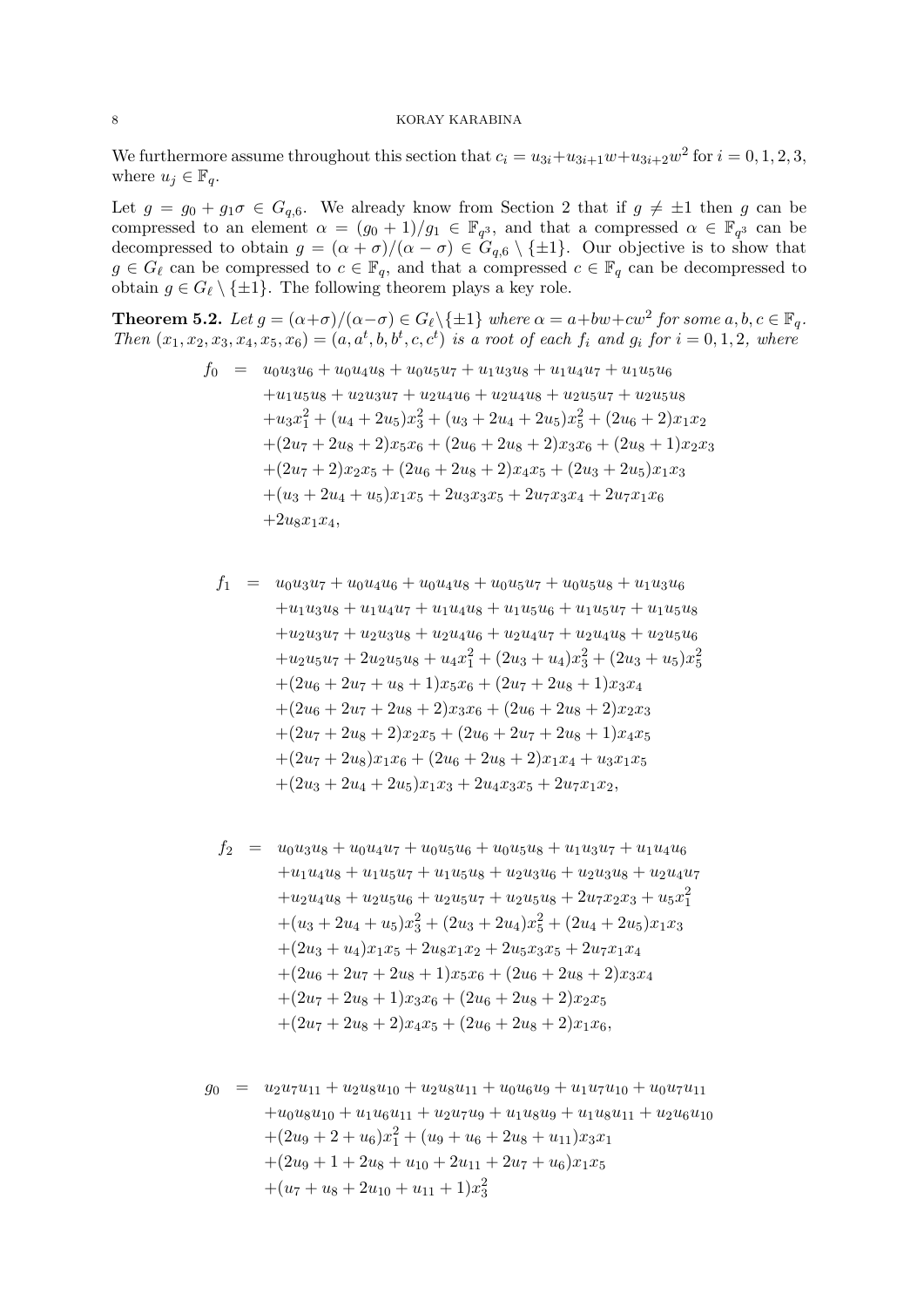TORUS-BASED COMPRESSION BY FACTOR 4 AND 6 9

$$
+(2u6+2u7+2u9+u10+u11+2)x52+(2u6+u9+1)x3x5
$$

$$
g_1 = u_0 u_6 u_{10} + u_0 u_7 u_9 + u_0 u_7 u_{11} + u_0 u_8 u_{10} + u_0 u_8 u_{11} + u_1 u_6 u_9
$$
  
\n
$$
+ u_1 u_6 u_{11} + u_1 u_7 u_{10} + u_1 u_7 u_{11} + u_1 u_8 u_9 + u_1 u_8 u_{10} + u_1 u_8 u_{11}
$$
  
\n
$$
+ u_2 u_6 u_{10} + u_2 u_6 u_{11} + u_2 u_7 u_9 + u_2 u_7 u_{10} + u_2 u_7 u_{11} + u_2 u_8 u_9
$$
  
\n
$$
+ u_2 u_8 u_{10} + 2 u_2 u_8 u_{11} + (u_7 + 2 u_{10}) x_1^2
$$
  
\n
$$
+ (u_6 + u_7 + 2 u_8 + u_9 + 2 u_{10}) x_3^2
$$
  
\n
$$
+ (u_7 + 2 u_8 + u_9 + 2 u_{11} + 2) x_5^2
$$
  
\n
$$
+ (2 u_6 + u_7 + 2 u_8 + u_9 + u_{10} + u_{11} + 1) x_1 x_3
$$
  
\n
$$
+ (2 u_6 + u_8 + 2 u_9) x_1 x_5 + (2 u_7 + u_{10}) x_3 x_5,
$$

$$
g_2 = u_1 u_6 u_{10} + u_1 u_7 u_9 + u_1 u_7 u_{11} + u_1 u_8 u_{10} + u_1 u_8 u_{11} + u_2 u_6 u_9
$$
  
\n
$$
+ u_2 u_6 u_{11} + u_2 u_7 u_{10} + u_2 u_7 u_{11} + u_0 u_6 u_{11} + u_0 u_7 u_{10} + u_0 u_8 u_9
$$
  
\n
$$
+ u_0 u_8 u_{11} + u_2 u_8 u_9 + u_2 u_8 u_{10} + u_2 u_8 u_{11} + (u_8 + 2 u_{11}) x_1^2
$$
  
\n
$$
+ (2u_7 + u_8 + u_{10} + u_{11}) x_1 x_3
$$
  
\n
$$
+ (2u_6 + 2u_7 + u_8 + 2u_9 + u_{10} + 2u_{11} + 2) x_3^2
$$
  
\n
$$
+ (u_6 + u_7 + u_8 + 2u_9 + u_{10} + 2u_{11} + 2) x_3^2
$$
  
\n
$$
+ (2u_6 + u_8 + u_9 + u_{10} + 1) x_5^2 + (2u_8 + u_{11}) x_3 x_5,
$$

and where  $c_i = u_{3i} + u_{3i+1}w + u_{3i+2}w^2$ , for  $i = 0, 1, 2, 3$ , are as specified in Lemma 5.1.

*Proof.* Let  $g = (\alpha + \sigma)/(\alpha - \sigma) \in G_\ell \setminus \{\pm 1\}$ . Expanding the equations  $g^{q^2-q+1} = 1$  and  $g^{q+1-t} = 1$  and simplifying using Lemma 5.1 yields the polynomials  $f_i, g_i \in \mathbb{F}_q[x_1, x_2, \ldots, x_6]$ for  $i = 0, 1, 2$  such that  $(x_1, x_2, x_3, x_4, x_5, x_6) = (a, a^t, b, b^t, c, c^t)$  is a root of each  $f_i$  and  $g_i$ , as required.

Theorem 5.2 suggests that one can compress an element  $g \in G_{\ell} \setminus \{\pm 1\}$  to an element  $c \in \mathbb{F}_q$ . Given a compressed representation  $c$  of an element  $g$ , one might reconstruct  $g$  by finding a common root  $(a, a^t, b, b^t, c, c^t)$  of the  $f_i$  and  $g_i$ . This may be achieved by constructing a Groebner basis of the ideal in  $\mathbb{F}_q[x_1, x_2, \ldots, x_6]$  generated by  $f_i$  and  $g_i$  evaluated at  $x_5 = c$ ,  $x_6 = c^t$  for  $i = 0, 1, 2$ . The next corollary shows that this is indeed possible in the case that  $c_0 = -1.$ 

Corollary 5.3. Let  $\mathbb{F}_{q^3} = \mathbb{F}_q[w]/(w^3 - w - 1)$  and  $\mathbb{F}_{q^6} = \mathbb{F}_{q^3}[\sigma]/(\sigma^2 + 1)$ . Let  $f_i, g_i$  be as in Theorem 5.2. Then a Groebner basis of the ideal  $\langle f_0, \hat{f}_1, f_2, g_0, g_1, g_2 \rangle$  in  $\mathbb{F}_q[x_1, x_2, \ldots, x_6]$  is

$$
P_1 = x_1 + 2x_3^2x_4 + 2x_3x_4x_5 + x_3 + x_5^2x_6 + 2x_5,
$$
  
\n
$$
P_2 = x_2 + 2x_3^3x_4^2 + 2x_4^2x_5^3 + x_4x_5^3x_6 + x_5^3x_6^2 + 2x_6,
$$
  
\n
$$
P_3 = x_3^2x_4x_5 + 2x_3^2 + x_3x_4x_5^2 + 2x_3x_5 + 2x_5^3x_6 + 2x_5^2 + 2,
$$
  
\n
$$
P_4 = x_3x_4^2x_5^2 + x_3x_4x_5 + x_3 + 2x_4^2x_5^3 + 2x_4x_5^3x_6 + 2x_4x_5^2
$$
  
\n
$$
+2x_5^3x_6^2 + 2x_5 + 2x_6,
$$
  
\n
$$
P_5 = x_3x_6 + 2x_4x_5 + 2x_5x_6 + 1,
$$
  
\n
$$
P_6 = x_4^3x_5^3 + 2x_4x_5^3x_6^2 + 2x_5^3x_6^3 + 2x_6^2 + 2.
$$

*Proof.* If one sets  $c_0 = -1$  in Theorem 5.2 then  $g_1 = g_2 = 0$ , and the polynomials  $f_i$  and  $g_0$ simplify to

$$
f_0 = 2x_1^2 + x_1x_3 + 2x_1x_5 + x_2x_3 + 2x_2x_5 + x_3x_5 + 2x_5^2 + 2x_5x_6 + 2,
$$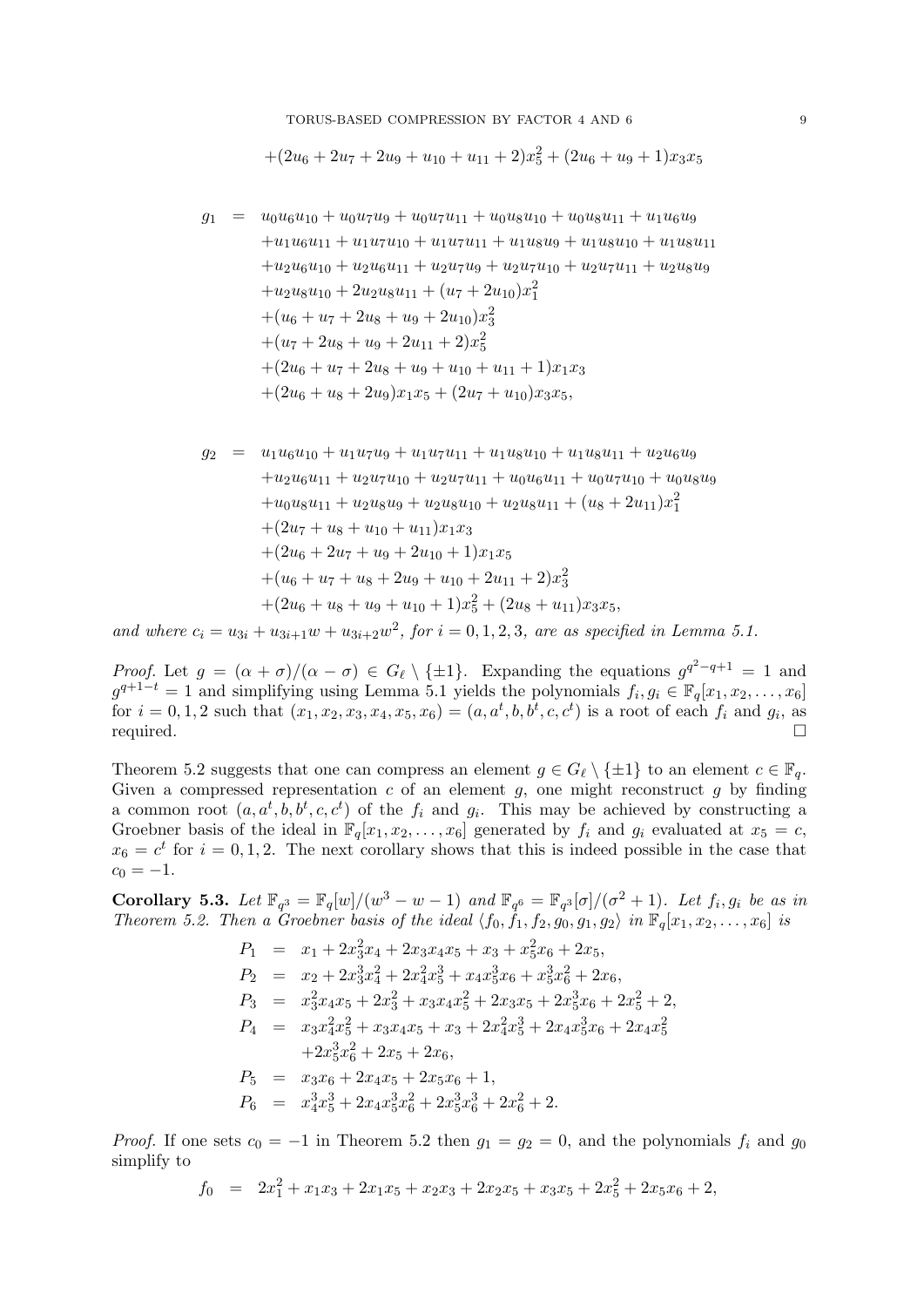$$
f_1 = x_1x_3 + 2x_1x_5 + 2x_2x_5 + x_3^2 + x_3x_4 + 2x_4x_5 + x_5^2 + 2x_5x_6,
$$
  
\n
$$
f_2 = x_1x_5 + 2x_3^2 + x_3x_6 + 2x_4x_5 + x_5^2 + 2x_5x_6,
$$
  
\n
$$
g_0 = 2x_1x_5 + x_3^2 + 2x_5^2 + 1.
$$

It can be verified using Magma with the commands

$$
R < x1, x2, x3, x4, x5, x6 > := \text{PolynomialRing}(\text{FiniteField}(3), 6);
$$
\n
$$
B := [R!f_0, R!f_1, R!f_2, R!g_0];
$$
\n
$$
I := \text{ideal} < R|B >;
$$
\n
$$
\text{GroebnerBasis}(I);
$$

that a Groebner basis of the ideal  $\langle f_0, f_1, f_2, g_0 \rangle$  in  $\mathbb{F}_q[x_1, x_2, \dots, x_6]$  is determined by the  $P_i$ 's, as required.

5.1. Decompression procedure. Let  $\mathbb{F}_{q^3} = \mathbb{F}_q[w]/(w^3 - w - 1)$  and  $\mathbb{F}_{q^6} = \mathbb{F}_{q^3}[\sigma]/(\sigma^2 + 1)$ . Let  $g = (\alpha + \sigma)/(\alpha - \sigma) \in G_\ell \setminus \{\pm 1\}$  where  $\alpha = a + bw + cw^2$  for some  $a, b, c \in \mathbb{F}_q$ . By Theorem 5.2 and Corollary 5.3,  $b^t$  must be a root of

(5.1) 
$$
P_6(x_4) = c^3 x_4^3 + 2c^{2t+3} x_4 + 2(c^{3(t+1)} + c^{2t} + 1).
$$

In fact, there are exactly three roots of  $P_6(x_4)$  in  $\mathbb{F}_q$ , and if r is a root then the other two roots are given by  $r \pm c^t$ . Therefore, if c is given,  $b^t$  can be determined uniquely up to 3 elements, that is,  $b^t \in \{r, r - c^t, r + c^t\}$ . Once  $b^t$  is fixed, one can solve for b uniquely by using  $P_5(x_3) = 0$ , where  $P_5(x_3)$  is obtained by evaluating  $P_5$  at  $x_4 = b^t$ ,  $x_5 = c$ ,  $x_6 = c^t$  (see Corollary 5.3), or by using the fact that  $b \mapsto b^t$  is a Frobenius map. Having determined b,  $b^t$ , c and  $c^t$  we can use  $P_2(x_2) = 0$ , where  $P_2(x_2)$  is obtained by evaluating  $P_2$  at  $x_3 = b$ ,  $x_4 = b^t$ ,  $x_5 = c$ ,  $x_6 = c^t$  (see Corollary 5.3), to solve for  $a^t$  uniquely. Finally, a can be determined either by using  $P_1(x_1) = 0$ , where  $P_1(x_1)$  is obtained by evaluating  $P_1$  at  $x_3 = b$ ,  $x_4 = b^t$ ,  $x_5 = c$ ,  $x_6 = c^t$ (see Corollary 5.3), or by using the fact that  $a \mapsto a^t$  is a Frobenius map.

To summarize, suppose that  $g \in G_\ell \setminus \{\pm 1\}$  and  $g = (\alpha + \sigma)/(\alpha - \sigma)$  with  $\alpha = a + bw + cw^2$ . If c is given, then the three pairs  $(x_{1h}, x_{3h})$ ,  $h = 1, 2, 3$  can be efficiently determined such that  $(a, b, c) \in \{(x_{1h}, x_{3h}, c): h = 1, 2, 3\}.$  In fact, one can check that  $c \neq 0$  and

$$
\{(x_{1h}, x_{3h}, c): h = 1, 2, 3\} = \{(a, b, c), (a - b + c, b + c, c), (a + b + c, b - c, c)\}.
$$

Suppose now that we have fixed some representation of  $\mathbb{F}_q$  as an m-dimensional vector space over  $\mathbb{F}_3$ . Then there must exist a *smallest index j* such that exactly one of  $x_{3h}$ 's j'th trit is equal to b's j'th trit, say  $i \in \{0, 1, 2\}$ , when they are represented as vectors over  $\mathbb{F}_3$ . This yields oneto-one compression/decompression maps that achieve factor- $(6 \log q)/(2 + \log q)$  compression.

Theorem 5.4. Define a compression map

(5.2) 
$$
\mathcal{C}: G_{\ell} \setminus \{\pm 1\} \rightarrow \{0, 1, 2\} \times \mathbb{F}_q
$$

$$
g \mapsto (i, c),
$$

where  $g = g_0 + g_1\sigma$ ,  $(g_0 + 1)/g_1 = a + bw + cw^2$ , and i is defined above. Define a decompression map

(5.3) 
$$
\mathcal{D}: \{0,1,2\} \times \mathbb{F}_q \rightarrow G_{\ell} \setminus \{\pm 1\} (i,c) \mapsto (\alpha + \sigma)/(\alpha - \sigma),
$$

where  $\alpha = a + bw + cw^2$ , and a,b can be constructed as described above. Then C and D are inverses of each other when they are defined. Moreover, if  $\mathcal{D}(0, c) \in G_\ell \setminus \{\pm 1\}$  then  $\mathcal{D}(i, b) \in G_{\ell} \setminus \{\pm 1\}$  for  $i = 1, 2$ , and  $\mathcal{D}(0, c)\mathcal{D}(1, c)\mathcal{D}(2, c) = 1$ .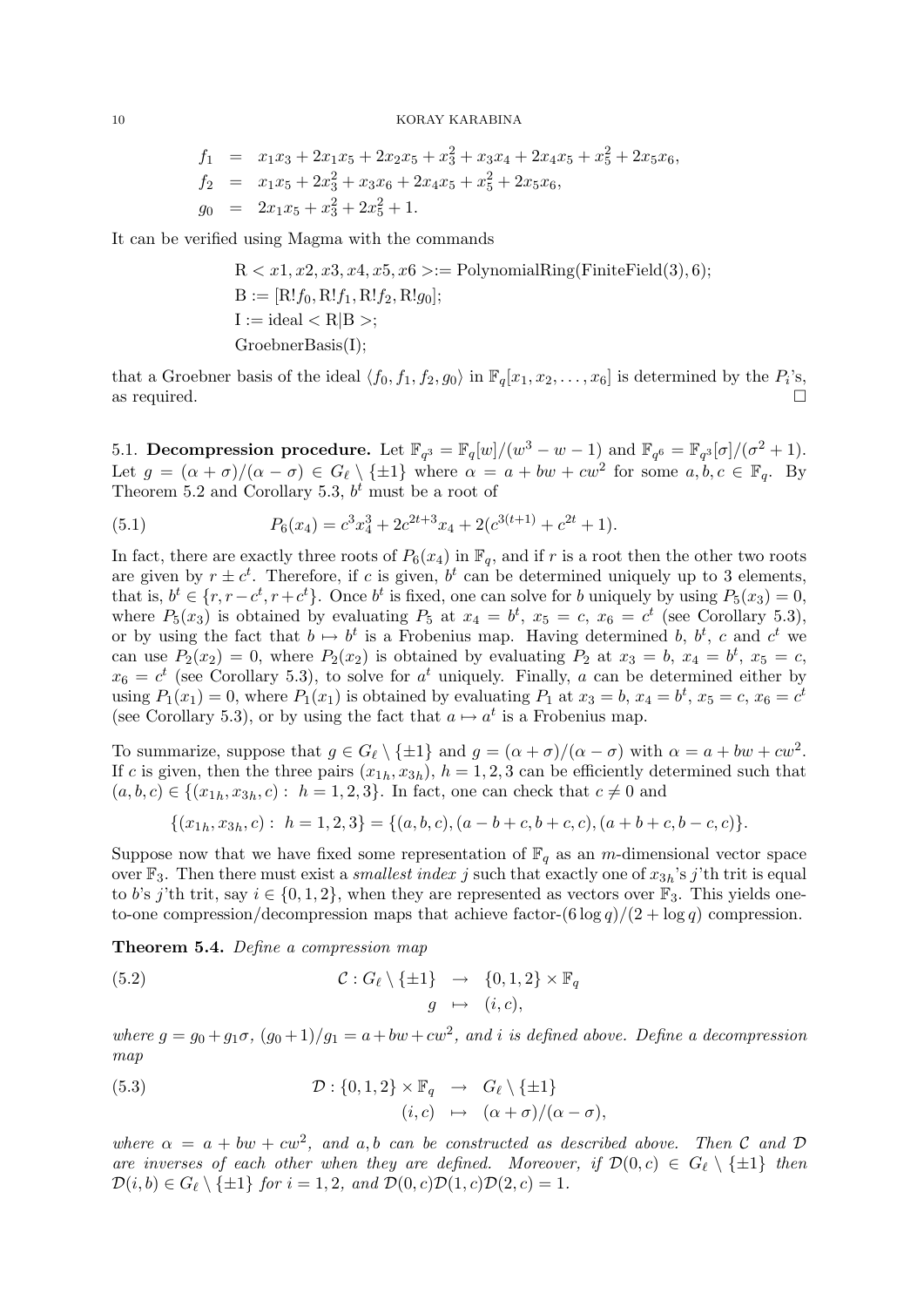*Proof.* It is clear from our arguments above that C and D are inverses of each other when they are defined. Now, let  $c \in \mathbb{F}_q^*$  be such that  $g = (\alpha + \sigma)/(\alpha - \sigma) \in G_\ell \setminus \{\pm 1\}$ , where  $\alpha =$  $a+bw+cw^2$ . Let  $i_1$  be the j<sup>th</sup> trit of b, where j is the smallest index such that if  $(b+c)$ 's j'th trit is  $i_2$  and  $(b-c)$ 's j'th trit is  $i_3$ , then  $i_1, i_2, i_3$  are pairwise different. It follows from our arguments above that the decompression function satisfies  $\mathcal{D}(i_h, c) = g_h$ , where  $g_h = (\alpha_h - \sigma)/(\alpha_h + \sigma)$ , and  $\alpha_1 = a + bw + cw^2$ ,  $\alpha_2 = (a - b + c) + (b + c)w + cw^2$ ,  $\alpha_3 = (a + b + c) + (b - c)w + cw^2$ . Moreover, one can check that  $g_1 = g$ ,  $g_2 = g^{-q} = g^{q^2}$ , and  $g_3 = g^{q^2}$ , that is  $g_1 g_2 g_3 = 1$ , as required.

**Remark 5.5.** It would be interesting to prove similar results for  $q = 3^m$  where  $m \neq 5$ (mod 12), and for any quadratic non-residue  $c_0 \in \mathbb{F}_{q^3}$ ,  $c_0 \neq -1$ . The main difficulty when  $c_0 \neq -1$  seems to be that the polynomials  $f_i, g_i$  are defined strictly over  $\mathbb{F}_q$  rather than over  $\mathbb{F}_3$  which is the case when  $c_0 = -1$ .

# 6. Factor-4 compression and exponentiation algorithms

In this section, we analyze the efficiency of the compression and decompression methods proposed in Section 4. The efficiency of these methods matters because given a compressed representation of an element, one can consider a variety of exponentiation algorithms that can work directly with that compressed representation, or with partially or fully decompressed representations of the element.

We first show that compression and decompression can be achieved at a negligible cost. Then we describe two exponentiation algorithms and provide a performance comparison.

6.1. Compression/decompression costs. Let  $q = 2^m$ , m odd,  $t = \sqrt{2q}$  and  $\ell = q + 1 - t$ . Let  $G_{\ell} \subset \mathbb{F}_{q^4}^*$  be the subgroup with  $|G_{\ell}| = \ell$ . Let  $\mathbb{F}_{q^2} = \mathbb{F}_{q}[w]/(w^2 + w + c_0)$  and  $\mathbb{F}_{q^4} =$  $\mathbb{F}_{q^2}[\sigma]/(\sigma^2+\sigma+c_1)$ , where  $\text{Tr}_{q,2}(c_0)=\text{Tr}_{q^2,2}(c_1)=1$ . We further assume that  $\mathbb{F}_q$  is represented as an *m*-dimensional vector space over  $\mathbb{F}_2$  via a polynomial basis  $\{1, z, \ldots, z^{m-1}\}.$ 

We first show that the compression and decompression maps described in Theorem 4.4 are very efficiently computable.

**Lemma 6.1.** Let  $P_1(x) = x^t + x + u \in \mathbb{F}_q[x]$ . If  $P_1(x) = 0$  has a solution in  $\mathbb{F}_q$  then it can be computed at a cost of  $(m-1)/2$  squarings and  $(m-1)/2$  additions in  $\mathbb{F}_q$ . If storage for m  $\mathbb{F}_q$ -elements is available then finding the  $\mathbb{F}_q$ -solutions of  $P_1(x) = 0$  in  $\mathbb{F}_q$  requires on average  $m/2$  additions in  $\mathbb{F}_q$ .

*Proof.* Let  $u = \sum_{i=0}^{m-1} u_i z^i$  and suppose that  $P_1(x) = x^t + x + u = 0$  has a solution in  $\mathbb{F}_q$ . It follows from Lemma 4.3 that the solutions in  $\mathbb{F}_q$  are given by  $H(u)$  and  $H(u) + 1$ , where  $H(u) = \sum_{i=0}^{(m-1)/2} u^{2^i}$ , which can be computed at a cost of  $(m-1)/2$  squarings and  $(m-1)/2$ additions in  $\mathbb{F}_q$ . If one can store  $H(z^i)$  for  $0 \leq i < m$  then

$$
H(u) = \sum_{i=0}^{m-1} u_i H(z^i)
$$

can be computed at a cost of  $m/2$  additions on average.

**Theorem 6.2.** Let  $C$  and  $D$  be compression and decompression maps, respectively, as described in Theorem 4.4. Then compression via C requires 1 division in  $\mathbb{F}_{q^2}$  and decompression via D requires  $(m-1)/2$  squarings and  $(m-1)/2$  additions in  $\mathbb{F}_q$ , and 1 division in  $\mathbb{F}_{q^4}$ . If storage for m  $\mathbb{F}_q$ -elements is available then decompression requires on average m/2 additions in  $\mathbb{F}_q$  and 1 division in  $\mathbb{F}_{q^4}$ .

*Proof.* The proof follows from Theorem 4.4 and Lemma 6.1.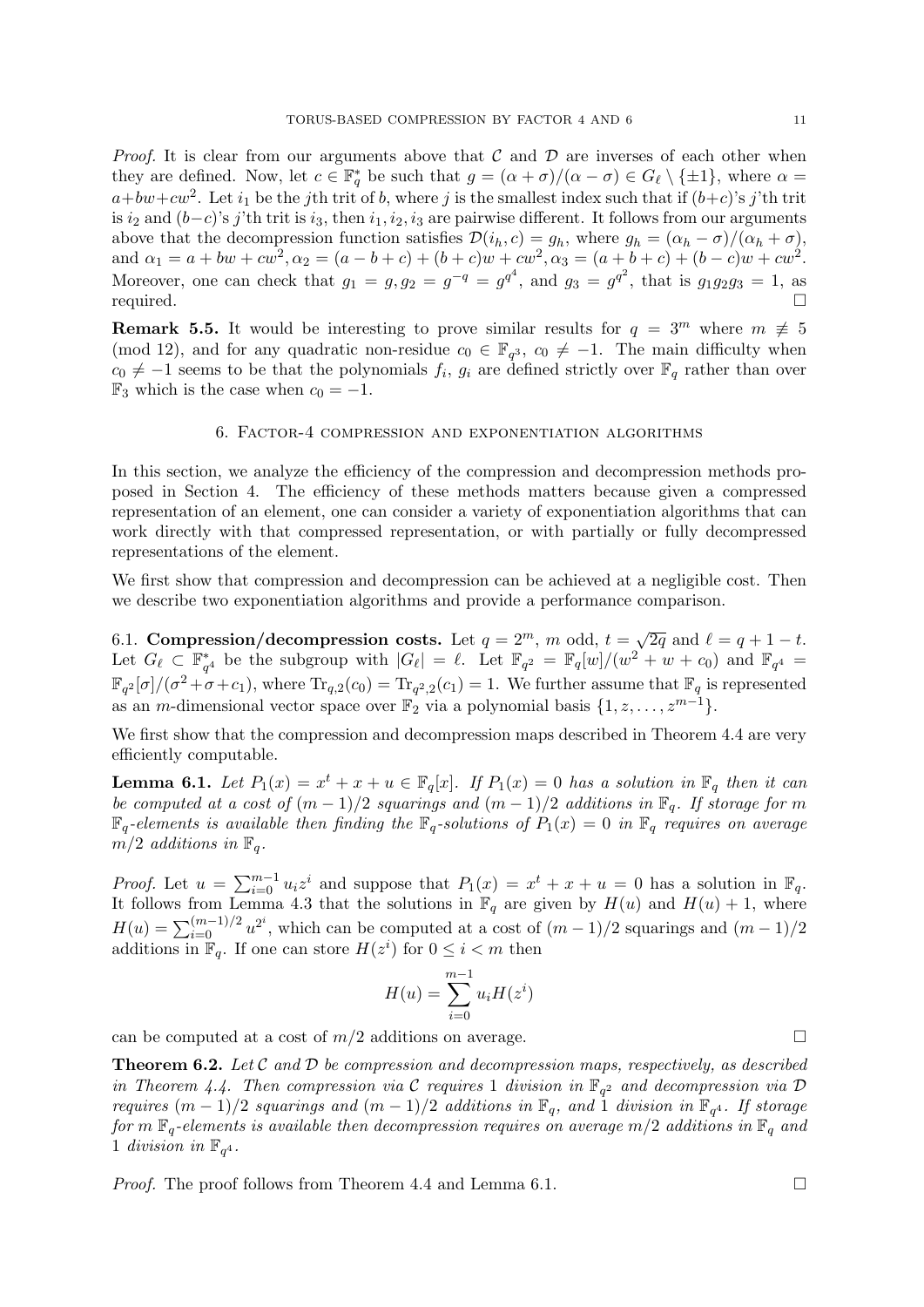6.2. **Exponentiation algorithms.** Recall that in our compression method, given  $g = g_0 +$  $g_1\sigma \in G_\ell \setminus \{1\}$ , we first compress g to  $\alpha = (g_0 + 1)/g_1 = a + bw$ , and then compress  $\alpha$  to  $(i, b)$ where  $i \in \{0,1\}$ . By Theorem 6.2, compressing q to  $(i, b)$  and decompressing  $(i, b)$  to  $\alpha$  (and to q) can be achieved at a negligible cost. In this context, we call  $\alpha$  a half-compressed element.

We present two exponentiation algorithms to compute  $g^e$  given  $\mathcal{C}(g) = (i, b)$  and  $e \in \mathbb{Z}$ . The first exponentiation algorithm, which we call HCTBE (Half-Compressed Torus-Based Exponentiation), partially decompresses  $(i, b)$  to  $\alpha$  and then uses a multiplication formula for halfcompressed elements. The output is then compressed to obtain  $\mathcal{C}(g^e)$ . The second algorithm, which we call FDDE (Fully-Decompressed Direct Exponentiation Algorithm), fully decompresses  $(i, b)$  to g and uses a conventional square-and-multiply exponentiation algorithm in  $\mathbb{F}_{q^4}.$ 

6.2.1. The HCTBE algorithm. The algorithm makes use of the multiplication formula (2.3) to compute  $\mathcal{C}(g^e)$ . The formula requires an inversion in  $\mathbb{F}_{q^2}$  that makes the exponentiation algorithm quite costly if one tries to use (2.3) directly. However, the problem can be overcome as follows. If  $g = g_0 + g_1\sigma$ ,  $h = h_0 + h_1\sigma \in G_\ell \setminus \{1\}$  are represented by  $\alpha = (g_0 + 1)/g_1$ ,  $\beta = (h_0 + 1)/h_1 \in \mathbb{F}_{q^2}$ , respectively, then we have

$$
g \cdot h = \left(\frac{\alpha + \sigma}{\alpha + 1 + \sigma}\right) \left(\frac{\beta + \sigma}{\beta + 1 + \sigma}\right)
$$
  
= 
$$
\frac{\alpha\beta + c_1 + (\alpha + \beta + 1)\sigma}{\alpha\beta + c_1 + \alpha + \beta + 1 + (\alpha + \beta + 1)\sigma}.
$$

In other words, if the product of any two elements in  $G_{\ell}$  is computed by this formula then the result will be of the form

(6.1) 
$$
\frac{x+y\sigma}{x+y+y\sigma}, \text{ for some } x, y \in \mathbb{F}_{q^2}.
$$

In particular, given  $\mathcal{C}(g) = (i, b)$  and  $e \in \mathbb{Z}$ , one can first decompress  $(i, b)$  to  $\alpha$ , and then perform an exponentiation to compute  $\mathcal{C}(g^e)$  by using the formulas

$$
\left(\frac{x+y\sigma}{x+y+y\sigma}\right)^2 = \frac{x^2+y^2c_1+y^2\sigma}{x^2+y^2c_1+y^2+y^2\sigma},
$$

$$
\left(\frac{\alpha+\sigma}{\alpha+1+\sigma}\right)\left(\frac{x+y\sigma}{x+y+y\sigma}\right) = \frac{\alpha x+yc_1+(\alpha y+x+y)\sigma}{\alpha x+yc_1+\alpha y+x+y+(\alpha y+x+y)\sigma},
$$

in the *square* and *multiply* steps of the exponentiation algorithm. Note that by  $(6.1)$  it suffices to only keep track of the numerator during the computations, and to do a single division in  $\mathbb{F}_{q^4}$  to obtain  $g^e$  and finally its compressed value  $\mathcal{C}(g^e)$ . Our discussion yields Algorithm 1.

Assuming that  $c_1 \in \mathbb{F}_{q^2}$  is chosen so that the cost of multiplying an element by  $c_1$  is negligible, the cost of the squaring step (step 5), and the cost of the multiplication step (step 7) in Algorithm 1 is approximately 2 squarings in  $\mathbb{F}_{q^2}$  and 2 multiplications in  $\mathbb{F}_{q^2}$ , respectively.

6.2.2. The FDDE algorithm. After decompressing  $\mathcal{C}(g) = (i, b)$  to  $g = g_0 + g_1\sigma$ , we use a conventional square-and-multiply exponentiation algorithm as described in Algorithm 2. Since

$$
(x + y\sigma)^2 = x^2 + y^2c + y^2\sigma,
$$
  
\n
$$
(g_0 + g_1\sigma)(x + y\sigma) = g_0x + g_1ye + (g_0y + g_1x + g_1ye)\sigma,
$$

each squaring step (step 5) in Algorithm 2 requires 2 squarings in  $\mathbb{F}_{q^2}$ . Using Karatsuba's technique, each multiplication step (steps 7-8) requires 3 multiplications in  $\mathbb{F}_{q^2}$ . We assume that  $c_1 \in \mathbb{F}_{q^2}$  is chosen appropriately so that the cost of multiplying an element by  $c_1$  is negligible.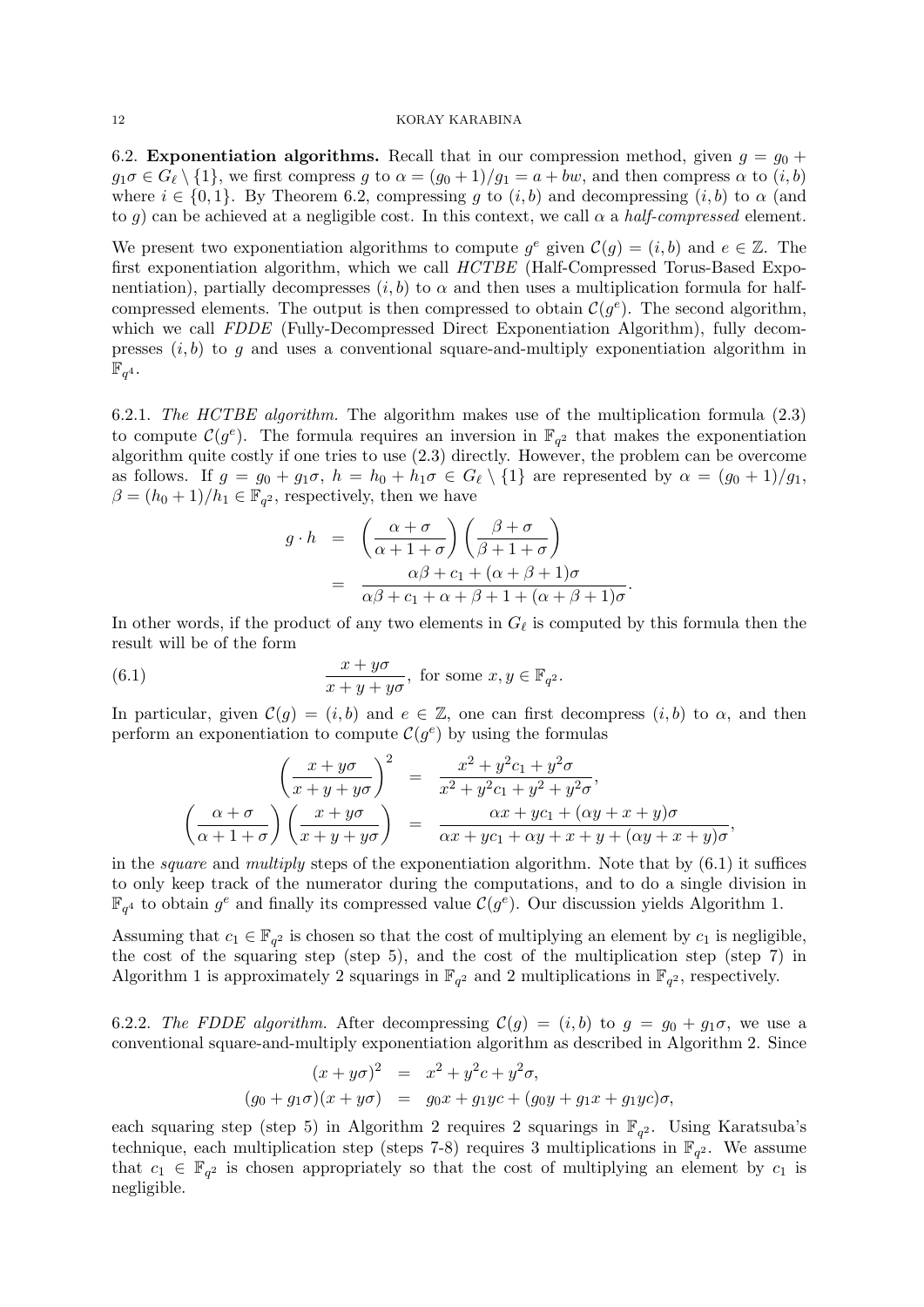Algorithm 1 The HCTBE exponentiation algorithm Input:  $\mathcal{C}(g)$  and e Output:  $\mathcal{C}(g^e)$ 

1: Write  $e = \sum_{i=0}^{s-1} b_i 2^i$  where  $b_i \in \{0, 1\}$  and  $b_{s-1} = 1$ 2: Decompress  $C(g)$  to  $\alpha$  by using Theorem 4.4 3:  $x \leftarrow \alpha, y \leftarrow 1$ 4: for  $i$  from  $s - 2$  down to 0 do 5:  $y' \leftarrow y^2, x' \leftarrow x^2 + y'c_1$ 6: if  $b_i = 1$  then 7:  $x' \leftarrow \alpha x + y c_1, y' \leftarrow \alpha y + x + y$ 8: end if 9:  $x \leftarrow x', y \leftarrow y'$ 10: end for 11:  $g' \leftarrow (x + y\sigma)/(x + y + y\sigma)$ 12: Compress  $(g')$  to  $\mathcal{C}(g') = (i', b')$ , by using Theorem 4.4 13: Output  $(i',b')$ 

# Algorithm 2 The FDDE exponentiation algorithm Input:  $\mathcal{C}(q)$  and e

Output:  $\mathcal{C}(g^e)$ 

1: Write  $e = \sum_{i=0}^{s-1} b_i 2^i$  where  $b_i \in \{0, 1\}$  and  $b_{s-1} = 1$ 2: Decompress  $\mathcal{C}(g)$  to  $g = g_0 + g_1 \sigma$  by using Theorem 4.4 3:  $x \leftarrow q_0, y \leftarrow q_1$ 4: for i from  $s - 2$  down to 0 do 5:  $y' \leftarrow y^2, x' \leftarrow x^2 + y'c_1$ 6: if  $b_i = 1$  then 7:  $u_0 \leftarrow (g_0 + g_1)(x' + y'), \ u_1 \leftarrow g_0 x', \ u_2 \leftarrow g_1 y', \ u_3 \leftarrow u_2 c_1$ 8:  $x' \leftarrow u_1 + u_3, \ y' \leftarrow x' + u_0 + u_2$ 9: end if 10:  $x \leftarrow x', y \leftarrow y'$ 11: end for 12:  $g' \leftarrow (x + y\sigma)$ 13: Compress  $(g')$  to  $\mathcal{C}(g') = (i', b')$ , by using Theorem 4.4 14: Output  $(i',b')$ 

6.2.3. A comparison with trace-based exponentiation. In [8], it was shown that it is possible to compress elements of  $G_\ell$  by a factor 4 by identifying an element  $g \in G_\ell$  with its trace  $\text{Tr}_{q^4,q}(g)$ . Given  $\text{Tr}_{q^4,q}(g)$  and an integer e, five exponentiation algorithms were proposed and analyzed in [8] to compute  $\text{Tr}_{q^4,q}(g^e)$ . The algorithms are based on the following ideas:

- (1) Use  $\text{Tr}_{q^4,q}(g)$  directly and perform computations in  $\mathbb{F}_q$  (Algorithm 1 in [8]).
- (2) First decompress  $\text{Tr}_{q^4,q}(g)$  to  $\text{Tr}_{q^4,q^2}(g)$ . Then use  $\text{Tr}_{q^4,q^2}(g)$  directly and perform computations in  $\mathbb{F}_{q^2}$  (Algorithm 2 in [8]).
- (3) First decompress  $Tr_{q^4,q}(g)$  to g and perform computations in  $\mathbb{F}_{q^4}$  (Algorithm DDE in [8]).
- (4) First decompress  $\text{Tr}_{q^4,q}(g)$  to  $\text{Tr}_{q^4,q^2}(g)$ . Then use  $\text{Tr}_{q^4,q^2}(g)$  to construct a copy of  $\mathbb{F}_{q^4}$  based on the minimal polynomial of g over  $\mathbb{F}_{q^2}$ , and perform computations in  $\mathbb{F}_{q^4}$ (Algorithm BPV-I in [8]).
- (5) Use  $\text{Tr}_{q^4,q}(g)$  to construct a copy of  $\mathbb{F}_{q^4}$  based on the minimal polynomial of g over  $\mathbb{F}_q$ , and perform computations in  $\mathbb{F}_{q^4}$  (Algorithm BPV-II in [8]).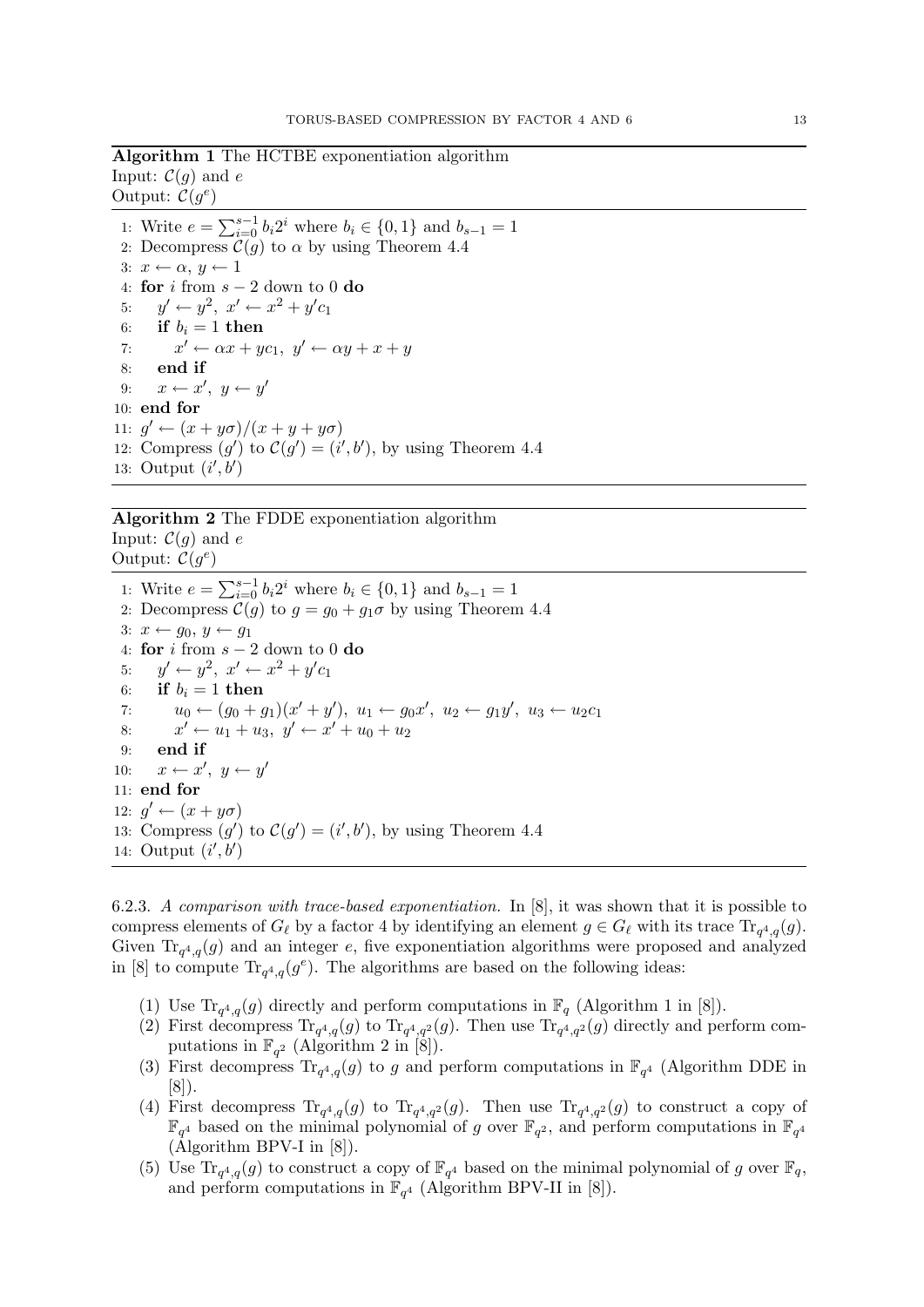If a decompression is performed then it is the most expensive step in these algorithms. Therefore, the algorithms based on  $(1)$  and  $(5)$  are overall faster than the algorithms based on  $(2)$ , (3) and (4). In particular, Algorithm 1 in [8] was reported to be the fastest exponentiation algorithm in the case of using a general base  $\text{Tr}_{q^4,q}(g)$ , and its performance was further improved in [7] (see Algorithm 3 in [7]). However, once decompression can be performed in advance, such as in the case of using a fixed base  $\text{Tr}_{q^4,q}(g)$ , then the algorithm based on (3) is the fastest.

Note that by Theorem 6.2, given  $\mathcal{C}(g)$  for some  $g \in G_{\ell} \setminus \{1\}$ , one can recover g (and also  $\text{Tr}_{q^4,q}(g)$  and  $\text{Tr}_{q^4,q^2}(g)$  at a negligible cost. Hence, it is more advantageous to use  $\mathcal{C}(g)$  instead of Tr<sub>q<sup>4</sup>,q</sub>(g). For example, using  $\mathcal{C}(g)$ , we can obtain faster exponentiation algorithms than the trace-based exponentiation algorithms in the case of a general base by simply computing  $\text{Tr}_{q^4,q}(g)$  from  $\mathcal{C}(g)$  and adapting an algorithm based on (3).

## 7. Factor-6 compression and exponentiation algorithms

This section is analogous to Section 6. We analyze the efficiency of the compression and decompression methods proposed in Section 5. We first show that compression and decompression can be achieved at a negligible cost, and then describe two exponentiation algorithms and provide a performance comparison.

7.1. Compression/decompression costs. Let  $q = 3^m$ , m odd,  $t = \sqrt{3q}$  and  $\ell = q+1-t$ . Let  $G_{\ell} \subset \mathbb{F}_{q^3}^*$  be the subgroup with  $|G_{\ell}| = \ell$ . Let  $\mathbb{F}_{q^3} = \mathbb{F}_{q}[w]/(w^3 - w - 1)$  and  $\mathbb{F}_{q^6} = \mathbb{F}_{q^3}[\sigma]/(\sigma^2 - c_0)$ where  $c_0$  is a quadratic non-residue in  $\mathbb{F}_{q^3}$ . We further assume that  $\mathbb{F}_q$  is represented as an  $\mathbb{F}_q$  is represented as an m-dimensional vector space over  $\mathbb{F}_3$  via a polynomial basis  $\{1, z, \ldots, z^{m-1}\}.$ 

**Lemma 7.1.** Let  $P_6(x) = c^3x^3 + 2c^{2t+3}x + 2(c^{3(t+1)} + c^{2t} + 1) \in \mathbb{F}_q[x]$  for some  $c \in \mathbb{F}_q$ . If  $P_6(x) = 0$  has a solution in  $\mathbb{F}_q$  and storage of m  $\mathbb{F}_q$ -elements is available, then finding the  $\mathbb{F}_q$ -solutions requires on average  $2m/3$  additions, 2 multiplications, 1 squaring and 1 division in  $\mathbb{F}_q$ .

*Proof.* First observe that if  $B \in \mathbb{F}_q$  is a quadratic non-residue and  $x^3 + Bx + C = 0$  has a solution in  $\mathbb{F}_q$  then all solutions are given by

$$
\{r_1, r_2, r_3\} = \{(-B)^{1/2}R(D), (-B)^{1/2}(R(D) + 1), (-B)^{1/2}(R(D) + 2)\},\
$$

where  $D = C/(-B)^{3/2}$  and  $R(D)$  is a root of

$$
x^3 - x + D.
$$

Clearly, if  $x^3 - x + D = 0$  has a solution  $R(D) \in \mathbb{F}_q$  then it can be found trit-wise when a normal basis  $\{\theta, \theta^3, \ldots, \theta^{3^{m-1}}\}$  is used to represent  $\mathbb{F}_q$  as an m-dimensional vector space over  $\mathbb{F}_3$ . Let us suppose that  $R(D) = \sum_{i=0}^{m-1} R_i \theta^{3^i}$  and the  $m \ \mathbb{F}_q$ -elements

$$
\theta^{3^i} = \sum_{j=0}^{m-1} \theta_{ij} z^j, \ 0 \le i < m
$$

are precomputed and stored. Then a solution

$$
R(D) = \sum_{i=0}^{m-1} R_i \sum_{j=0}^{m-1} \theta_{ij} z^j
$$

to  $x^3 - x + D = 0$  is obtained in  $\mathbb{F}_q$ , at an average cost of  $2m/3$  additions in  $\mathbb{F}_q$ .

Now, in order to find a solution of  $P_6(x) = c^3x^3 + 2c^{2t+3}x + 2(c^{3(t+1)} + c^{2t} + 1) = 0$  in  $\mathbb{F}_q$ , we first compute  $B = 2c^{2t+3}/c^3 = 2c^{2t}$  and  $C = 2(c^{3(t+1)} + c^{2t} + 1)/c^3$ . Then

$$
D = C/(-B)^{3/2} = (2(c^{3(t+1)} + c^{2t} + 1)/c^{3t+3})
$$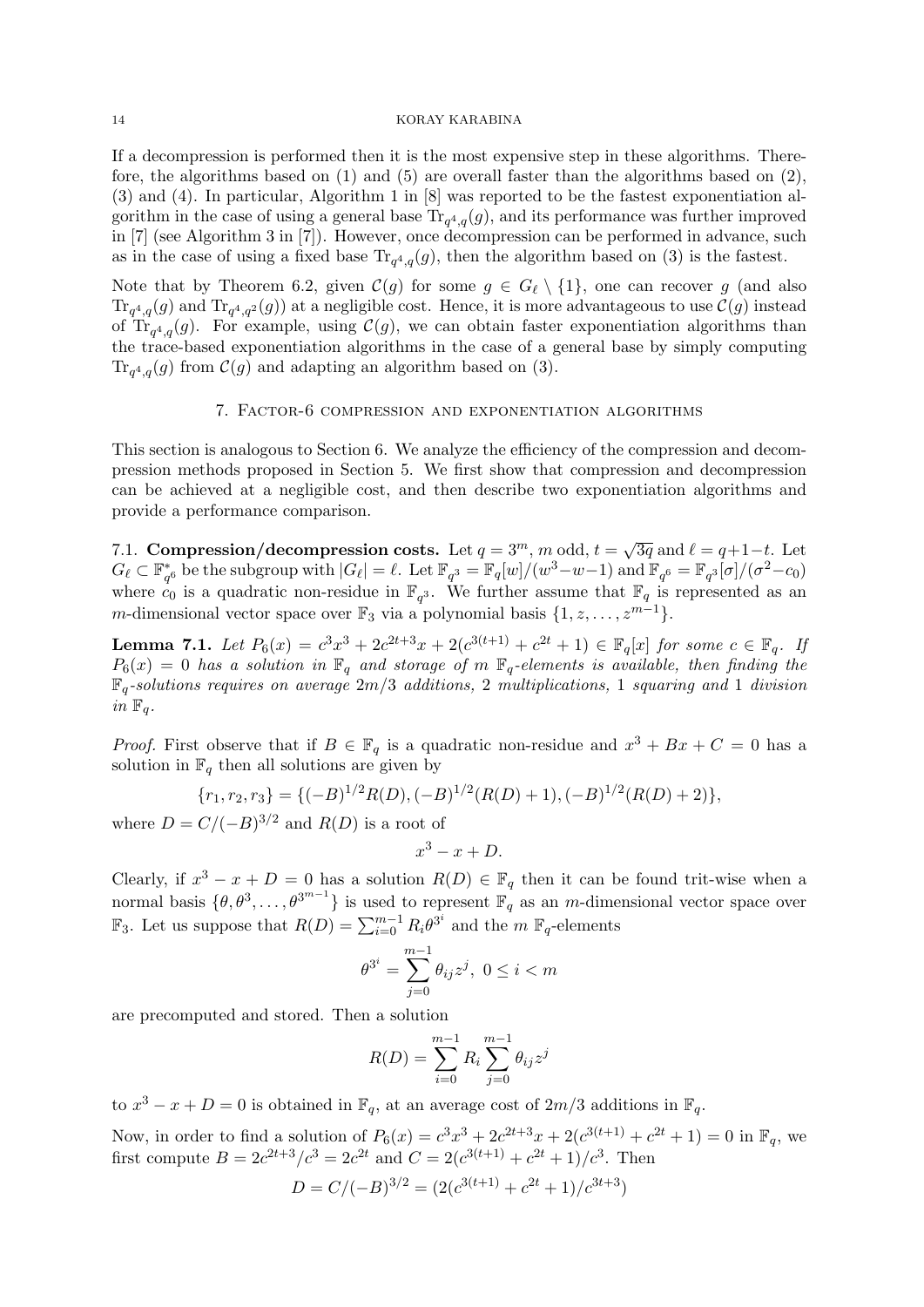can be computed at a cost of 1 multiplication, 1 squaring and 1 division in  $\mathbb{F}_q$  (we ignore the cost of addition in  $\mathbb{F}_q$  and Frobenius operations). From our argument above we can find a solution of  $x^3 - x + D = 0$  in  $\mathbb{F}_q$  at an average cost of  $2m/3$  additions in  $\mathbb{F}_q$ . Hence, the solutions of  $P_6(x) = 0$  are given by

$$
\{r_1, r_2, r_3\} = \{c^t R(D), c^t (R(D) + 1), c^t (R(D) + 2)\},\
$$

and can be obtained at an average cost of  $2m/3$  additions, 2 multiplications, 1 squaring and 1 division in  $\mathbb{F}_q$ .

From now on, we shall assume that  $m \equiv 5 \pmod{12}$  and  $c_0 = -1$ .

**Theorem 7.2.** Let C and D be compression and decompression maps, respectively, as described in Theorem 5.4. Then compression via  $\mathcal C$  requires 1 division in  $\mathbb F_{q^3}$  and decompression via  $\mathcal D$ requires on average  $2m/3$  additions, 2 multiplications, 1 squaring, 1 division in  $\mathbb{F}_q$ , and 1 division in  $\mathbb{F}_{q^6}$ , with a storage of m  $\mathbb{F}_q$ -elements.

*Proof.* The proof follows from Theorem 5.4 and Lemma 7.1.  $\Box$ 

7.2. **Exponentiation algorithms.** Recall that in our compression method, given  $q = q_0 +$  $g_1\sigma \in G_{\ell} \setminus \{\pm 1\}$ , we first compress g to  $\alpha = (g_0 + 1/g_1) = a + bw + cw^2$ , by a factor 2, and then compress  $\alpha$  to  $(i, c)$ ,  $i \in \{0, 1, 2\}$  by a factor of 3. By Theorem 7.2, compressing q to  $(i, c)$ , and decompressing  $(i, c)$  to  $\alpha$  (and to g) can be achieved at a negligible cost. In this context, we call  $\alpha$  a *half-compressed* element.

We present two exponentiation algorithms to compute  $g^e$  given  $\mathcal{C}(g) = (i, c)$  and  $e \in \mathbb{Z}$ . The first exponentiation algorithm, which we call HCTBE (Half-Compressed Torus-Based Exponentiation), partially decompresses  $(i, c)$  to  $\alpha$  and uses a multiplication formula for half-compressed elements. The output is then compressed to obtain  $\mathcal{C}(g^e)$ . The second algorithm, which we call FDDE (Fully-Decompressed Direct Exponentiation Algorithm), fully decompresses  $(i, c)$  to g and uses a conventional cube-and-multiply exponentiation algorithm in  $\mathbb{F}_{q^6}$ .

7.2.1. The HCTBE algorithm. The algorithm makes use of the multiplication formula (2.4) to compute  $\mathcal{C}(g^e)$ . If  $g = g_0 + g_1\sigma$ ,  $h = h_0 + h_1\sigma \in G_\ell \setminus \{\pm 1\}$  are represented by  $\alpha =$  $(g_0+1)/g_1$ ,  $\beta = (h_0+1)/h_1 \in \mathbb{F}_{q^3}$ , respectively, then we have

$$
g \cdot h = \left(\frac{\alpha + \sigma}{\alpha - \sigma}\right) \left(\frac{\beta + \sigma}{\beta - \sigma}\right)
$$

$$
= \frac{\alpha\beta + c_0 + (\alpha + \beta)\sigma}{\alpha\beta + c_0 - (\alpha + \beta)\sigma}.
$$

In other words, if the product of any two elements in  $G_{\ell}$  is computed by this formula then the result will be of the form

(7.1) 
$$
\frac{x + y\sigma}{x - y\sigma}, \text{ for some } x, y \in \mathbb{F}_{q^3}.
$$

In particular, given  $\mathcal{C}(g) = (i, c)$  and  $e \in \mathbb{Z}$ , one can first decompress  $(i, c)$  to  $\alpha$ , and then perform an exponentiation to compute  $\mathcal{C}(g^e)$  by using the formulas

$$
\begin{pmatrix}\n\frac{x+y\sigma}{x-y\sigma}\n\end{pmatrix}^3 = \frac{x^3+y^3c_0\sigma}{x^3-y^3c_0\sigma},
$$
\n
$$
\begin{pmatrix}\n\frac{\alpha+\sigma}{\alpha-\sigma}\n\end{pmatrix}\n\begin{pmatrix}\n\frac{x+y\sigma}{x-y\sigma}\n\end{pmatrix} = \frac{\alpha x+yc_0+(\alpha y+x)\sigma}{\alpha x+yc_0-(\alpha y+x)\sigma},
$$
\n
$$
\begin{pmatrix}\n\frac{\alpha-\sigma}{\alpha+\sigma}\n\end{pmatrix}\n\begin{pmatrix}\n\frac{x+y\sigma}{x-y\sigma}\n\end{pmatrix} = \frac{\alpha x-yc_0+(\alpha y-x)\sigma}{\alpha x-yc_0-(\alpha y-x)\sigma}
$$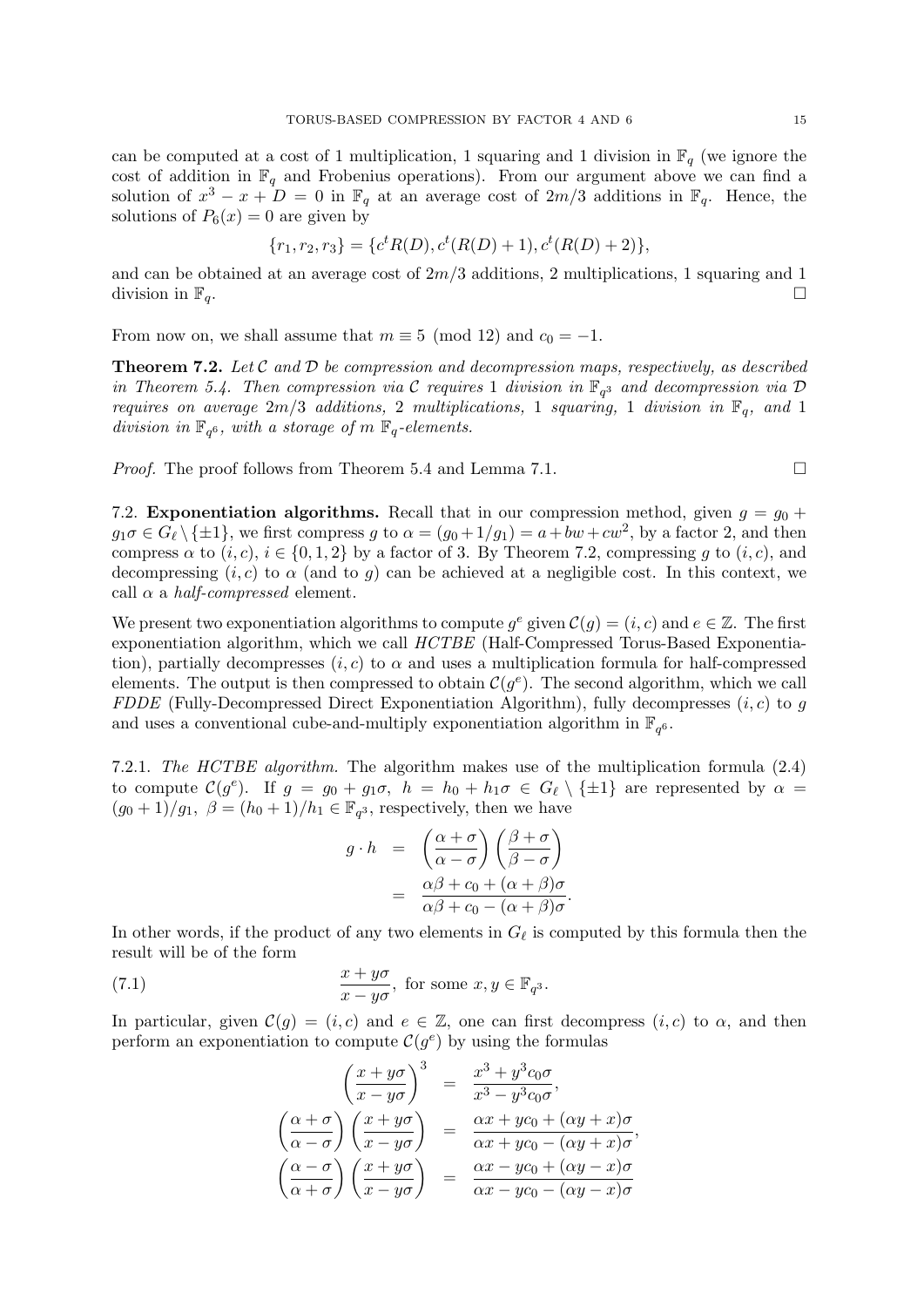in the *cube* and *multiply* steps of the exponentiation algorithm. Note that by  $(7.1)$  it suffices to only keep track of the numerator during the computations, and to do a single division in  $\mathbb{F}_{q^6}$  to obtain  $g^e$  and finally its compressed value  $\mathcal{C}(g^{\overline{e}})$ . Our discussion yields Algorithm 3.

Algorithm 3 The HCTBE exponentiation algorithm Input:  $\mathcal{C}(g)$  and e Output:  $\mathcal{C}(g^e)$ 

1: Write  $e = \sum_{i=0}^{s-1} b_i 3^i$  where  $b_i \in \{-1, 0, 1\}$  and  $b_{s-1} = 1$ 2: Decompress  $\mathcal{C}(g)$  to  $\alpha$  by using Theorem 5.4 3:  $x \leftarrow \alpha, y \leftarrow 1$ 4: for i from  $s - 2$  down to 0 do 5:  $x' \leftarrow x^3, y' \leftarrow y^3 c_0$ 6: if  $b_i = 1$  then 7:  $x' \leftarrow \alpha x + yc_0, \ y' \leftarrow (\alpha y + x)$ 8: else if  $b_i = -1$  then 9:  $x' \leftarrow \alpha x - y c_0, \ y' \leftarrow (\alpha y - x)$ 10: end if 11:  $x \leftarrow x', y \leftarrow y'$ 12: end for 13:  $g' \leftarrow (x + y\sigma)/(x - y\sigma)$ 14: Compress  $(g')$  to  $\mathcal{C}(g') = (i', c')$ , by using Theorem 5.4 15: Output  $(i', c')$ 

Since  $c_0 = -1$ , the cost of the cubing step (step 5) and the cost of the multiplication step (step 7 or step 9) in Algorithm 3 is approximately 2 cubings in  $\mathbb{F}_{q^3}$  and 2 multiplications in  $\mathbb{F}_{q^3}$ , respectively.

Remark 7.3. Granger, Page and Stam [5, Section 3.2] proposed an exponentiation algorithm that works in the quotient group  $\mathbb{F}_{q^6}^* / \mathbb{F}_{q^3}^*$  where  $q = 3^m$ , m is odd, and mimics the mixed addition method for point multiplication on elliptic curves. Algorithm 1 can be seen as analogous to their algorithm. The main difference is that they identify  $g = g_0 + g_1 \sigma$  with  $\alpha = g_0/g_1$ instead of  $\alpha = (g_0 + 1)/g_1$  and therefore their method cannot be directly adapted to obtain a fast exponentiation algorithm in  $G_\ell \subset \mathbb{F}_{q^6}^*$ . In particular, it was reported in [5, Table 3] that exponentiation in  $\mathbb{F}_{q^6}^* / \mathbb{F}_{q^3}^*$  is more efficient than exponentiation in  $G_\ell$ . The HCTBE algorithm equalizes the efficiency of exponentiation algorithms in  $G_{\ell}$  and  $\mathbb{F}_{q^6}^*/\mathbb{F}_{q^3}^*$ .

7.2.2. The FDDE algorithm. After decompressing  $\mathcal{C}(g) = (i, b)$  to  $g = g_0 + g_1\sigma$ , we use a conventional cube-and-multiply exponentiation algorithm as described in Algorithm 4. Since

$$
(x + y\sigma)^3 = x^3 + y^3c_0\sigma,
$$
  
\n
$$
(g_0 + g_1\sigma)(x + y\sigma) = g_0x + g_1yc_0 + (g_0y + g_1x)\sigma,
$$
  
\n
$$
(g_0 - g_1\sigma)(x + y\sigma) = g_0x - g_1yc_0 + (g_0y - g_1x)\sigma,
$$

each cubing step (step 5) in Algorithm 4 requires 2 cubings in  $\mathbb{F}_{q^3}$ . Using Karatsuba's technique, each multiplication step (steps 7-8 or steps 10-11) requires 3 multiplications in  $\mathbb{F}_{q^3}$  (note that  $c_0 = -1$ ).

7.2.3. A comparison with trace-based exponentiation. In [15], it was shown that it is possible to compress elements of  $G_\ell$  by a factor 6 by identifying an element  $g \in G_\ell$  with its trace  $\text{Tr}_{q^6,q}(g)$ . Given  $\text{Tr}_{q^6,q}(g)$  and an integer e, six exponentiation algorithms were proposed and analyzed in [8] to compute  $\text{Tr}_{q^6,q}(g^e)$ . The performance of these six algorithms were also compared with a previously-known exponentiation algorithm XTR<sup>3</sup> in [15]. The algorithms are based on the following ideas: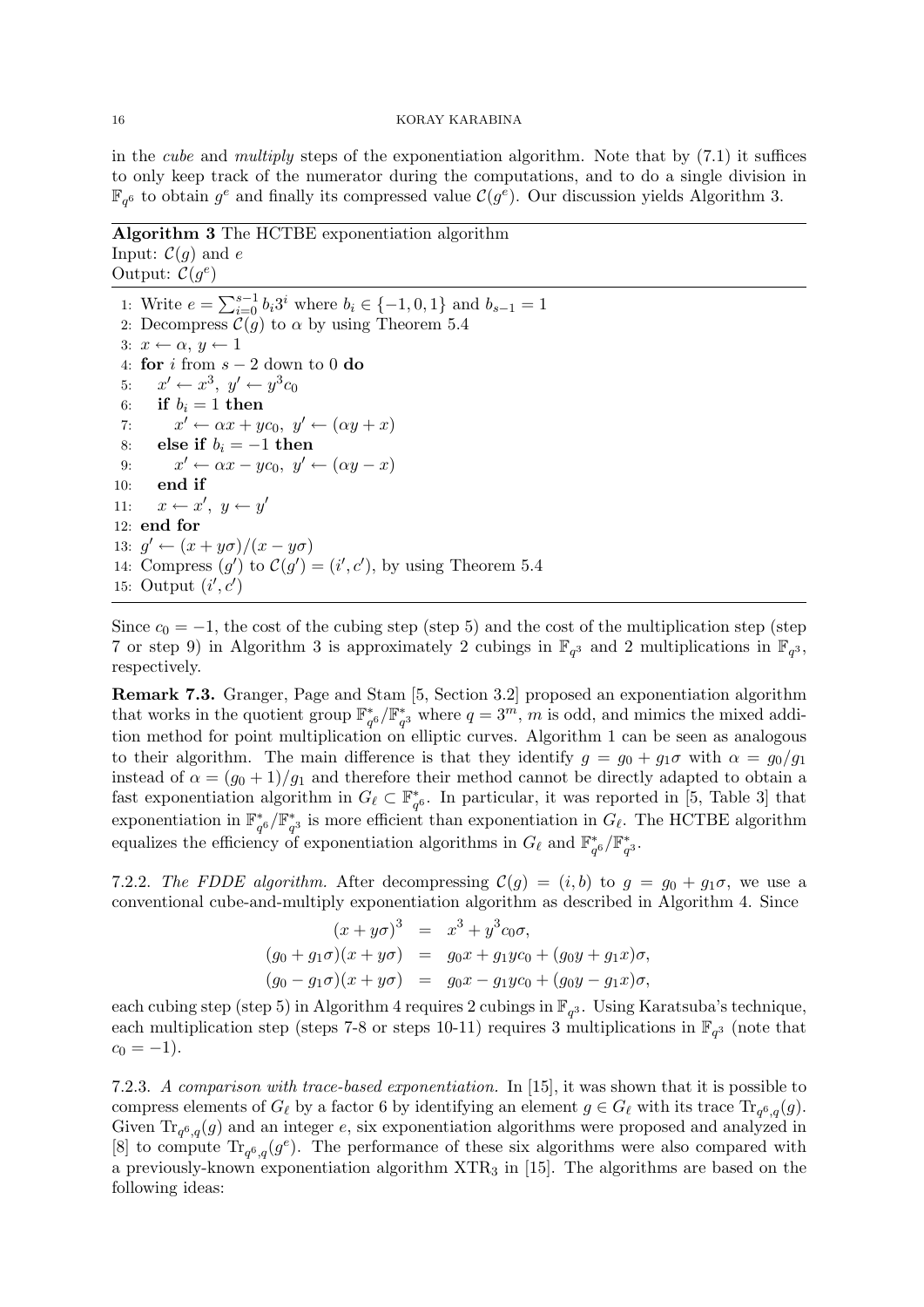Algorithm 4 The FDDE exponentiation algorithm Input:  $\mathcal{C}(g)$  and e

Output:  $\mathcal{C}(g^e)$ 1: Write  $e = \sum_{i=0}^{s-1} b_i 3^i$  where  $b_i \in \{-1, 0, 1\}$  and  $b_{s-1} = 1$ 2: Decompress  $C(g)$  to  $g = g_0 + g_1 \sigma$  by using Theorem 5.4 3:  $x \leftarrow g_0, y \leftarrow g_1$ 4: for i from  $s - 2$  down to 0 do 5:  $x' \leftarrow x^3, y' \leftarrow y^3 c_0$ 6: if  $b_i = 1$  then 7:  $u_0 \leftarrow (g_0 + g_1)(x' + y'), \ u_1 \leftarrow g_0 x', \ u_2 \leftarrow g_1 y', \ u_3 \leftarrow u_2 c_0$ 8:  $x' \leftarrow u_1 + u_3, \ y' \leftarrow u_0 - (u_1 + u_2)$ 9: else if  $b_i = -1$  then 10:  $u_0 \leftarrow (g_0 - g_1)(x' + y'), u_1 \leftarrow g_0 x', u_2 \leftarrow -g_1 y', u_3 \leftarrow u_2 c_0$  $11:$  $x' \leftarrow u_1 + u_3, \ y' \leftarrow u_0 - (u_1 + u_2)$ 12: end if 13:  $x \leftarrow x', y \leftarrow y'$ 14: end for 15:  $g' \leftarrow (x + y\sigma)$ 16: Compress  $(g')$  to  $\mathcal{C}(g') = (i', c')$ , by using Theorem 5.4 17: Output  $(i', c')$ 

- (1) Use  $\text{Tr}_{q^6,q}(g)$  directly and perform computations in  $\mathbb{F}_q$  (Algorithm 3 in [8]).
- (2) First decompress  $\text{Tr}_{q^6,q}(g)$  to  $\text{Tr}_{q^6,q^3}(g)$ . Then use  $\text{Tr}_{q^6,q^3}(g)$  directly and perform computations in  $\mathbb{F}_{q^3}$  (Algorithm 4 in [8]).
- (3) First decompress  $\text{Tr}_{q^6,q}(g)$  to g and perform computations in  $\mathbb{F}_{q^6}$  (Algorithm DDE in [8]).
- (4) First decompress  $\text{Tr}_{q^6,q}(g)$  to  $\text{Tr}_{q^6,q^2}(g)$ . Then use  $\text{Tr}_{q^6,q^2}(g)$  to construct a copy of  $\mathbb{F}_{q^6}$  based on the minimal polynomial of g over  $\mathbb{F}_{q^2}$ , and perform computations in  $\mathbb{F}_{q^6}$ (Algorithm BPV-I in [8]).
- (5) First decompress  $\text{Tr}_{q^6,q}(g)$  to  $\text{Tr}_{q^6,q^3}(g)$ . Then use  $\text{Tr}_{q^6,q^3}(g)$  to construct a copy of  $\mathbb{F}_{q^6}$  based on the minimal polynomial of g over  $\mathbb{F}_{q^3}$ , and perform computations in  $\mathbb{F}_{q^6}$  $(\text{Algorithm BPV-II in }[8]).$
- (6) Use  $\text{Tr}_{q^6,q}(g)$  to construct a copy of  $\mathbb{F}_{q^6}$  based on the minimal polynomial of g over  $\mathbb{F}_q$ , and perform computations in  $\mathbb{F}_{q^6}$  (Algorithm BPV-III in [8]).
- (7) First decompress  $\text{Tr}_{q^6,q}(g)$  to  $\text{Tr}_{q^6,q^2}(g)$ . Then use  $\text{Tr}_{q^6,q^2}(g)$  directly and perform computations in  $\mathbb{F}_{q^2}$  (Algorithm XTR<sub>3</sub> in [15]).

The algorithms based on  $(1)$ ,  $(4)$ ,  $(6)$  and  $(7)$  are overall faster than the algorithms based on (2), (3) and (5) because of the expensive decompression operations required in the latter algorithms. In particular, it was reported in  $[8]$  that  $XTR_3$  in  $[15]$  can be further sped up and it is the fastest exponentiation algorithm for general bases. However, if decompression can be precomputed, for example when the base is fixed, then the algorithm based on (3) is the fastest.

Note that by Theorem 7.2, given  $\mathcal{C}(g)$  for some  $g \in G_{\ell} \setminus \{\pm 1\}$ , one can recover g (and also  $\text{Tr}_{q^6,q}(g)$ ,  $\text{Tr}_{q^6,q^2}(g)$  and  $\text{Tr}_{q^6,q^3}(g)$  at a negligible cost. Hence, it is more advantageous to use  $\mathcal{C}(g)$  instead of  $\text{Tr}_{q^6,q}(g)$ . For example, using  $\mathcal{C}(g)$ , we can obtain faster exponentiation algorithms than the trace-based exponentiation algorithms in the case of a general base  $\text{Tr}_{q^6,q}(g)$ , by simply computing  $\text{Tr}_{q^6,q}(g)$  from  $\mathcal{C}(g)$  and adapting an algorithm based on (3).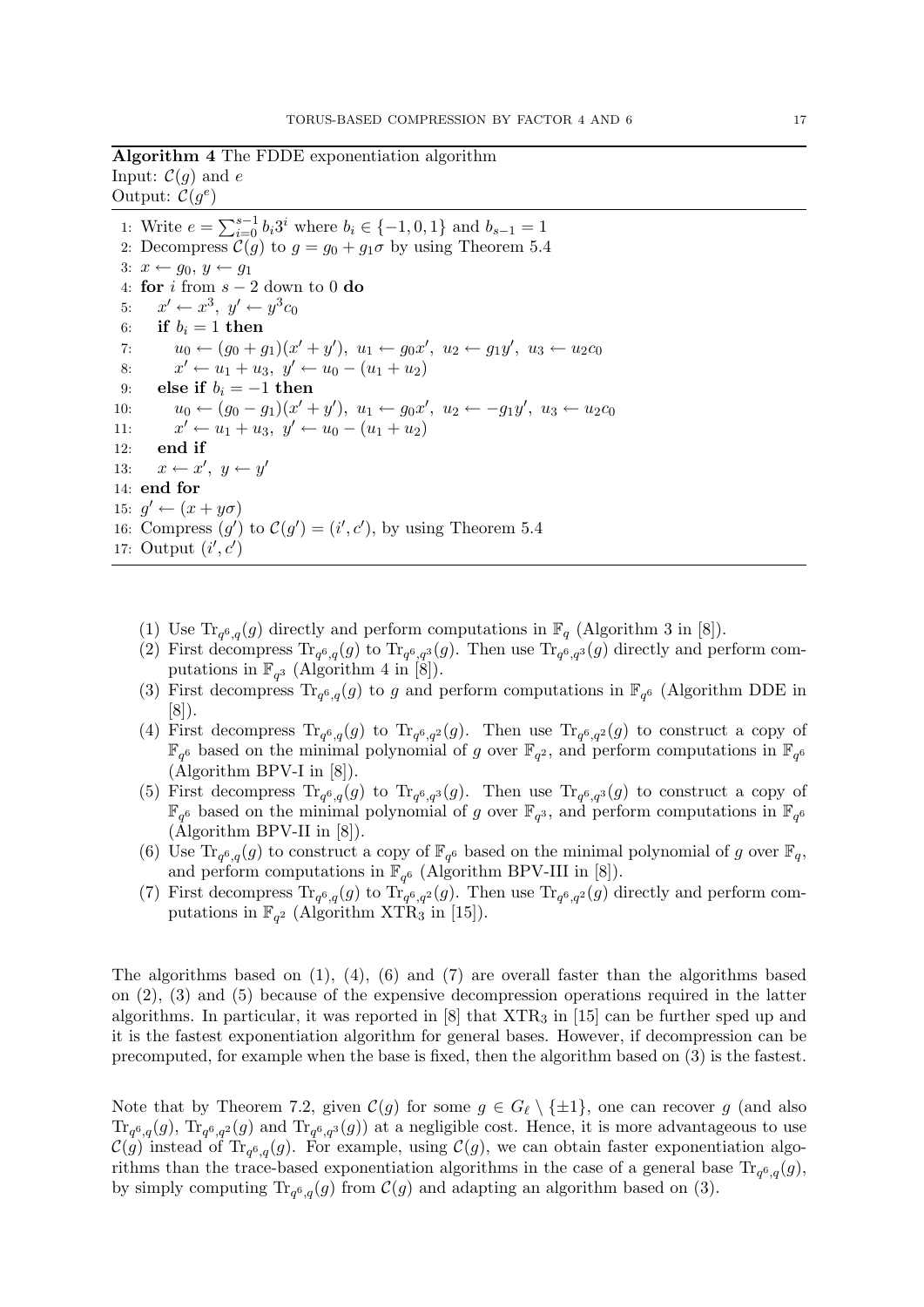## 8. A comparison of exponentiation algorithms

In this section, we estimate the running times of the exponentiation algorithms discussed in Sections 6.2 and 7.2, and compare them with the fastest previously-known exponentiation algorithms. We consider the case of a general base,  $\mathcal{C}(g)$  or  $\text{Tr}_{q^k,q}(g)$ , which is the most interesting case because when the base is fixed we may ignore the cost of obtaining one of  $\mathcal{C}(g)$ and  $\text{Tr}_{q^k,q}(g)$  from the other, and hence obtain an equivalent performance in torus-based and trace-based exponentiation algorithms.

We denote by  $C_i, M_i$ , and  $S_i$  the operations of cubing, multiplication, and squaring in  $\mathbb{F}_{q^i}$  for  $i = 1, 2, 3$ . We assume that  $S_2 = 2S_1$  for characteristic two,  $C_3 = 3C_1$  for characteristic three, and also assume, using Karatsuba's technique, that  $M_2 = 3M_1$  and  $M_3 = 6M_1$ .

Note that the HCTBE and FDDE algorithms can easily be modified to work with window NAF techniques. In particular, we assume that the width- $w$  radix-2 and radix-3 NAF representation of the exponent  $e$  are used in for the characteristic-two and the characteristic-three cases, respectively. Note that width-w radix-2 and radix-3 NAF representations of  $e$  contain on average  $\log_2 e/(w+1)$  and  $2\log_3 e/(2w+1)$  nonzero digits, respectively; see for example [18].

The estimated costs of the exponentiation algorithms are presented in Table 1. In our analysis, we ignore the compression/decompression costs and also the precomputation costs required for window NAF methods as they are negligible comparing to the overall cost of algorithms.

| Algorithms                              | Main Loop                                       |  |
|-----------------------------------------|-------------------------------------------------|--|
| Characteristic-two fields               |                                                 |  |
| Algorithm 3 in [7] $(3.19M_1) \log_2 e$ |                                                 |  |
| <b>FDDE</b>                             | $(4S_1 + \frac{9}{(w+1)}M_1)\log_2 e$           |  |
| <b>HCTBE</b>                            | $(\overline{4S_1+\frac{6}{(w+1)}M_1)\log_2{e}}$ |  |
| Characteristic-three fields             |                                                 |  |
| $\overline{\text{XTR}_3}$ in [15]       | $(3M_1) \log_2 e$                               |  |
| <b>FDDE</b>                             | $(6C_1 + \frac{36}{(2w+1)}M_1)\log_3 e$         |  |
| <b>HCTBE</b>                            | $\overline{(6C_1+\frac{24}{(2w+1)}M_1)}\log_3e$ |  |

Table 1. Comparison of exponentiation algorithms for factor-4 and factor-6 compression in the case of a general base. The exponent is e.

Assuming that  $S_1$  and  $C_1$  are essentially free in characteristic-two and characteristic-three fields, respectively, and setting  $w = 3$ , we can estimate the cost of FDDE as  $(2.25M_1) \log_2 e$ , and the cost of HCTBE as  $(1.5M_1) \log_2 e$  in characteristic-two fields. Similarly, the cost of FDDE and HCTBE in characteristic-three fields can be approximated as  $(3.24M_1) \log_2 e$  and  $(2.16M_1) \log_2 e$ , respectively.

Therefore, if we require that the input to an exponentiation algorithm and the output of the algorithm are the compressed representation of g and  $g^e$ , it seems best to compress g to  $\mathcal{C}(g)$ by a factor of 4 or 6, and to use the HCTBE algorithms to compute the factor-4 or factor-6 compressed representation  $\mathcal{C}(g^e)$  of  $g^e$ . It also seems that the HCTBE algorithms outperform the fastest previously-known exponentiation algorithms in  $G_{\ell}$ . The reason is that compression/decompression costs in the HCTBE algorithms are negligible and that each multiplication step in the HCTBE algorithm in characteristic-two requires  $6M_1$  whereas it would require  $9M_1$  in a conventional exponentiation algorithm adapting Karatsuba's method. Similarly, each multiplication step in the HCTBE algorithm in characteristic-three requires  $12M_1$  whereas it would require  $18M_1$  in a conventional exponentiation algorithm adapting Karatsuba's method (see also Remark 7.3).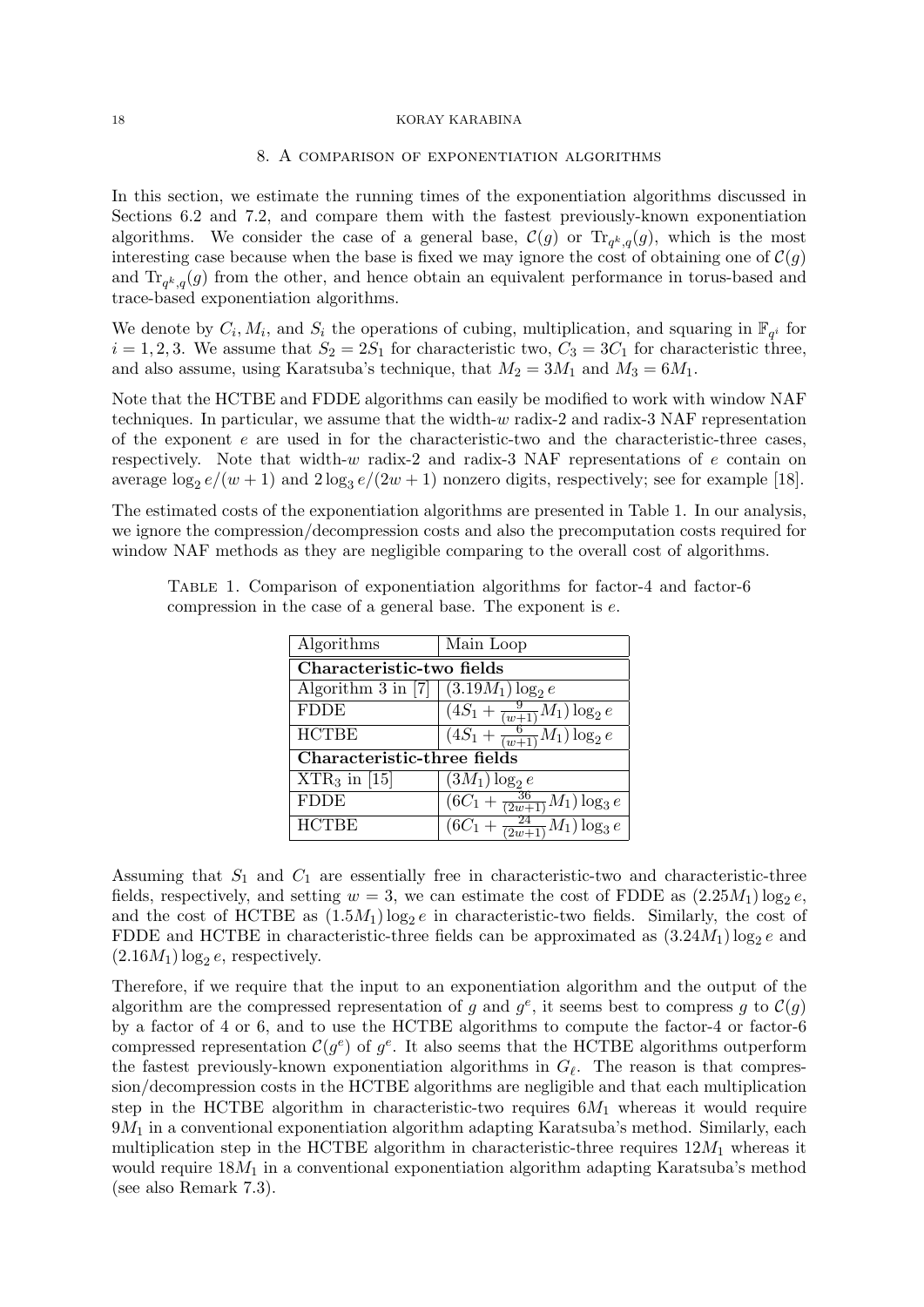To be more concrete, we list the expected running times of the six exponentiation algorithms in a particular setting in Table 2 based on the estimates given in Table 1. For the 128-bit security level, in the characteristic-two case we let  $q = 2^{1223}$  and  $t = 2^{612}$ . Then  $q + 1 + t = 5\ell$ where  $\ell$  is a 1221-bit prime. We will ignore the cost  $S_1$ . In the characteristic-three case, we let  $q = 3^{509}$  and  $t = 3^{255}$ . Then  $q + 1 - t = 7\ell$  where  $\ell$  is an 804-bit prime. We will ignore the cost  $C_1$ . In both cases, we choose  $w = 3$ .

Table 2. Comparison of exponentiation algorithms for factor-4 and factor-6 compression in the case of a general base at the 128-bit security level. The exponent is an 1221-bit integer in the characteristic-two case, and an 804-bit integer in the characteristic-three case.

| Algorithms                   | Main Loop |  |
|------------------------------|-----------|--|
| A characteristic-two field   |           |  |
| Algorithm $3$ in [7]         | $3895M_1$ |  |
| <b>FDDE</b>                  | $2747M_1$ |  |
| <b>HCTBE</b>                 | $1831M_1$ |  |
| A characteristic-three field |           |  |
| $XTR_3$ in [15]              | $2412M_1$ |  |
| <b>FDDE</b>                  | $2609M_1$ |  |
| <b>HCTBE</b>                 | $1739M_1$ |  |

### 9. Concluding remarks

We showed that by building on torus-based compression techniques, it is possible to compress we showed that by bunding on torus-based compression techniques, it is possible to elements in  $G_{\ell}$  by a factor of 4 when  $|G_{\ell}| = \ell = q + 1 \pm t$ ,  $q = 2^m$  and  $t = \sqrt{ }$  $q = 2^m$  and  $t = \sqrt{2q}$ ; and by a factor of 6 when  $|G_\ell| = \ell = q + 1 - t$ ,  $q = 3^m$  and  $t = \sqrt{3q}$ . Our methods achieve the best possible compression ratio in  $G_{\ell}$ , and moreover have the feature that the compression and decompression maps are computable at a negligible cost. We discussed several exponentiation algorithms and, in particular, showed that HCTBE outperforms the fastest exponentiation algorithms in both the characteristic-two and the characteristic-three cases.

We note that the pairing values of bilinear pairings derived from supersingular elliptic curves of embedding degrees 4 and 6 over finite fields of characteristic two and three, and derived from supersingular hyperelliptic curves of embedding degrees 12 over finite fields of characteristic two, lie in  $G_{\ell}$  for a suitable choice of parameters. Therefore, our techniques can be easily incorporated into pairing-based protocols that require exponentiations or products of pairings; examples of such protocols include Scott's identity-based key agreement protocol [14] and Waters signature scheme [21].

Our compression method compresses  $g \in G_{\ell}$  to an element  $\mathcal{C}(g)$  in  $\mathbb{F}_q$ . However, given  $\mathcal{C}(g)$ and  $e \in \mathbb{Z}$ , all the exponentiation algorithms to compute  $\mathcal{C}(g^e)$  first decompresses  $\mathcal{C}(g)$  (at least partially), and then exponentiate. It is natural to ask if one can devise a multiplication formula for  $g, h \in G_\ell$  which computes  $C(g) * C(h) = C(gh)$  directly in  $\mathbb{F}_q$ .

### **ACKNOWLEDGMENT**

The author would like to thank Alfred Menezes for his careful reading of the earlier drafts of this paper and for his corrections and suggestions.